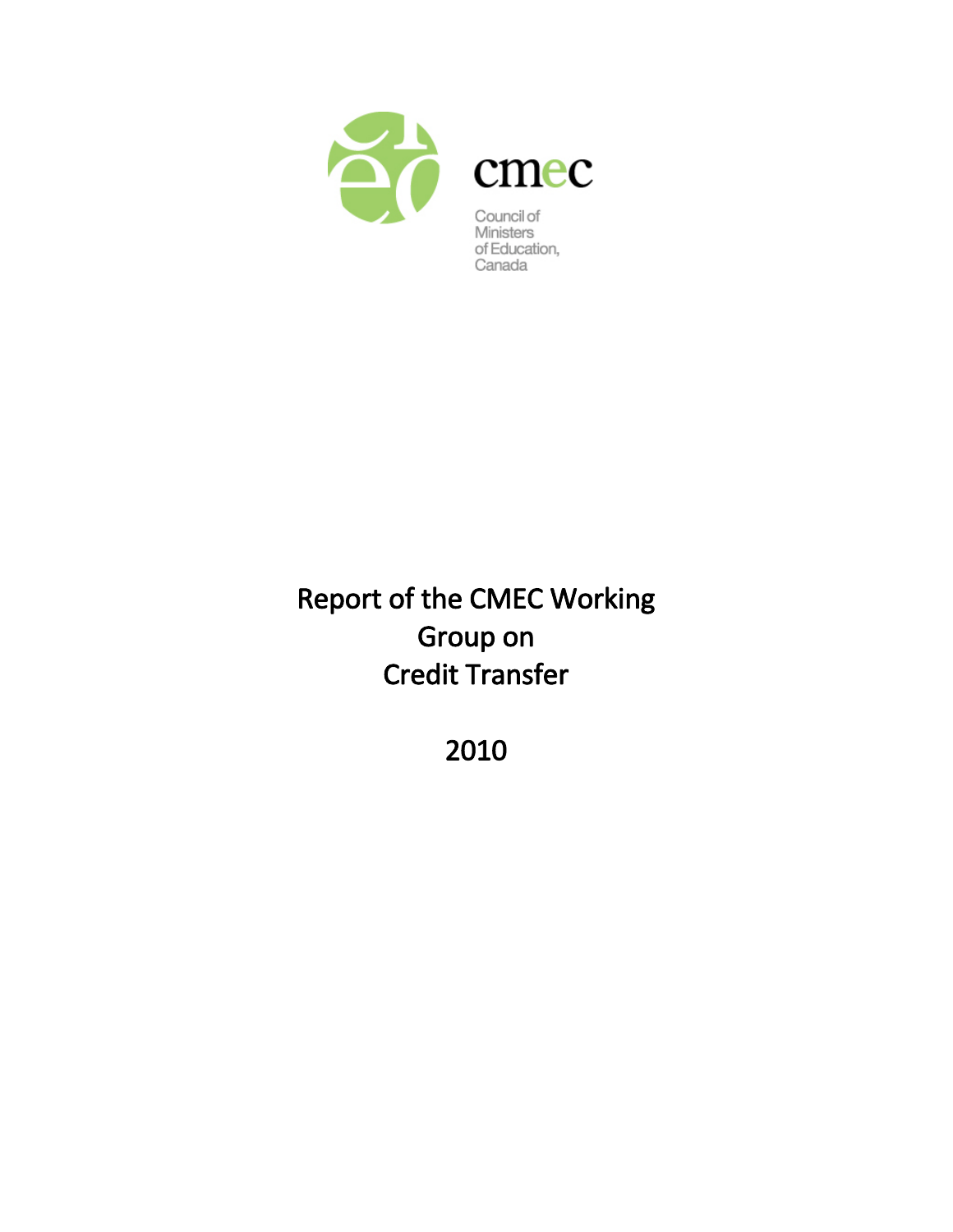## Report of the CMEC Working Group on Credit Transfer

## 2010

Prepared for the Committee of Postsecondary Assistant Deputy Ministers (PSADM)

April 2010

By the CMEC Working Group on Credit Transfer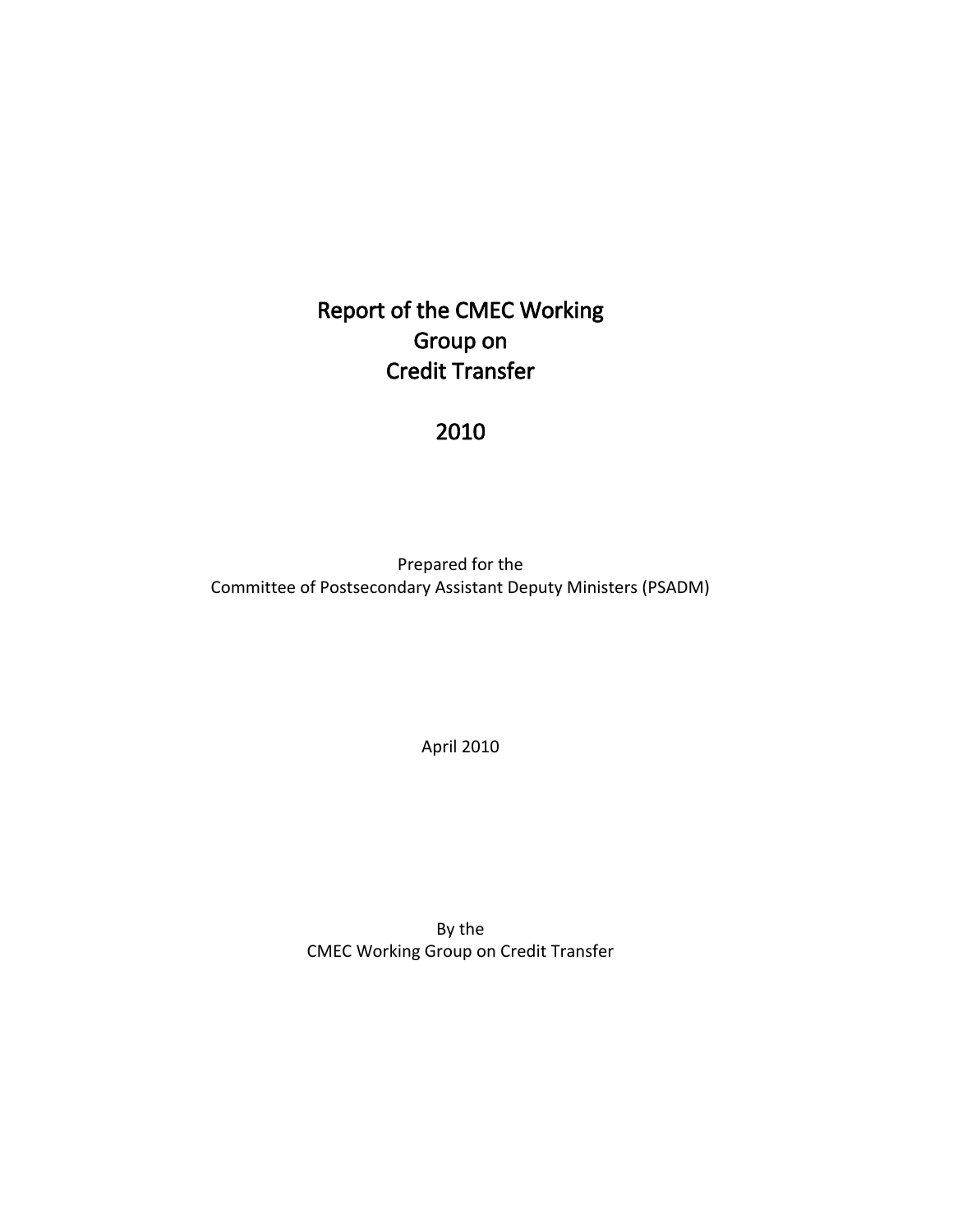## **Table of Contents**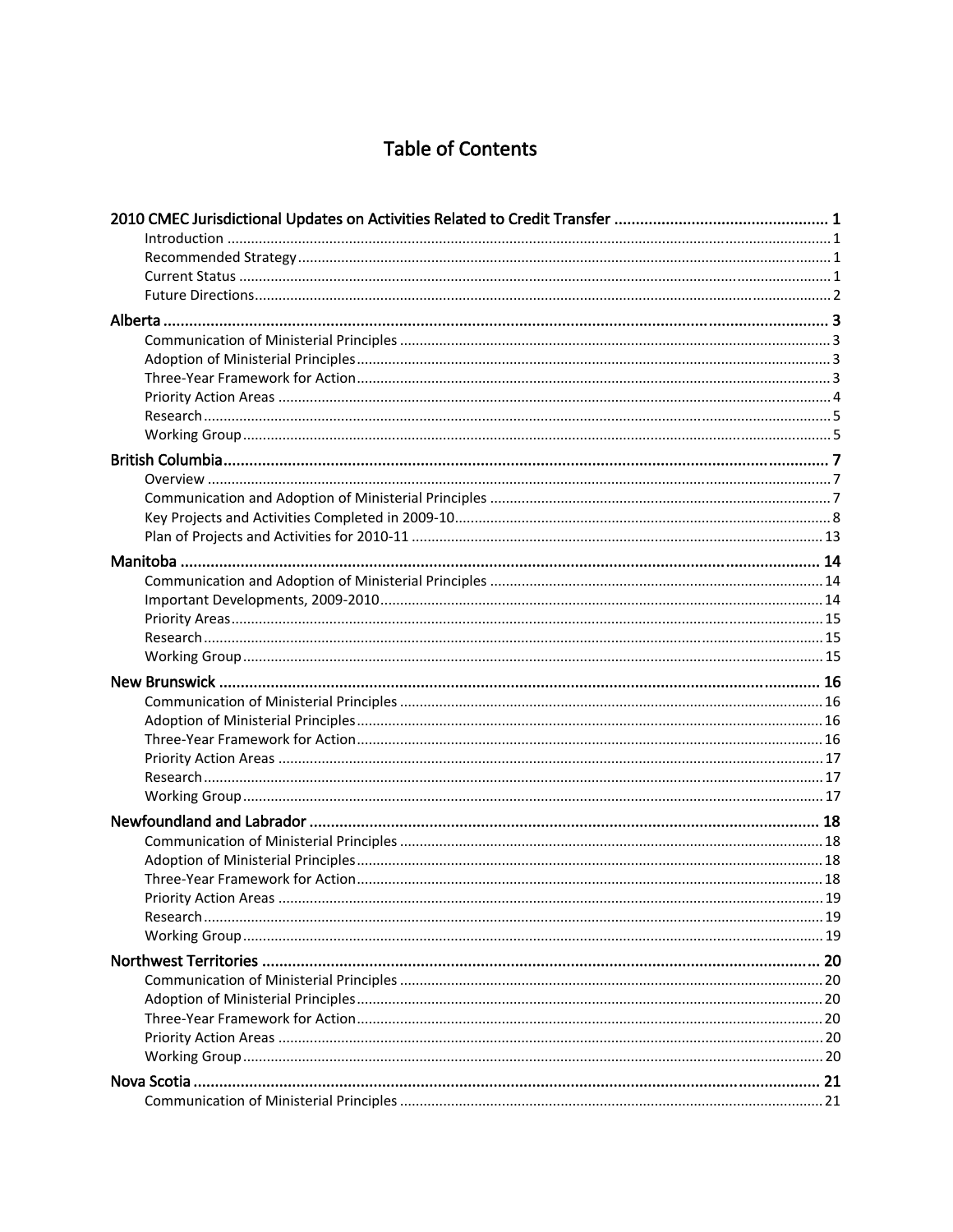Appendix: CMEC Ministerial Statement on Credit Transfer in Canada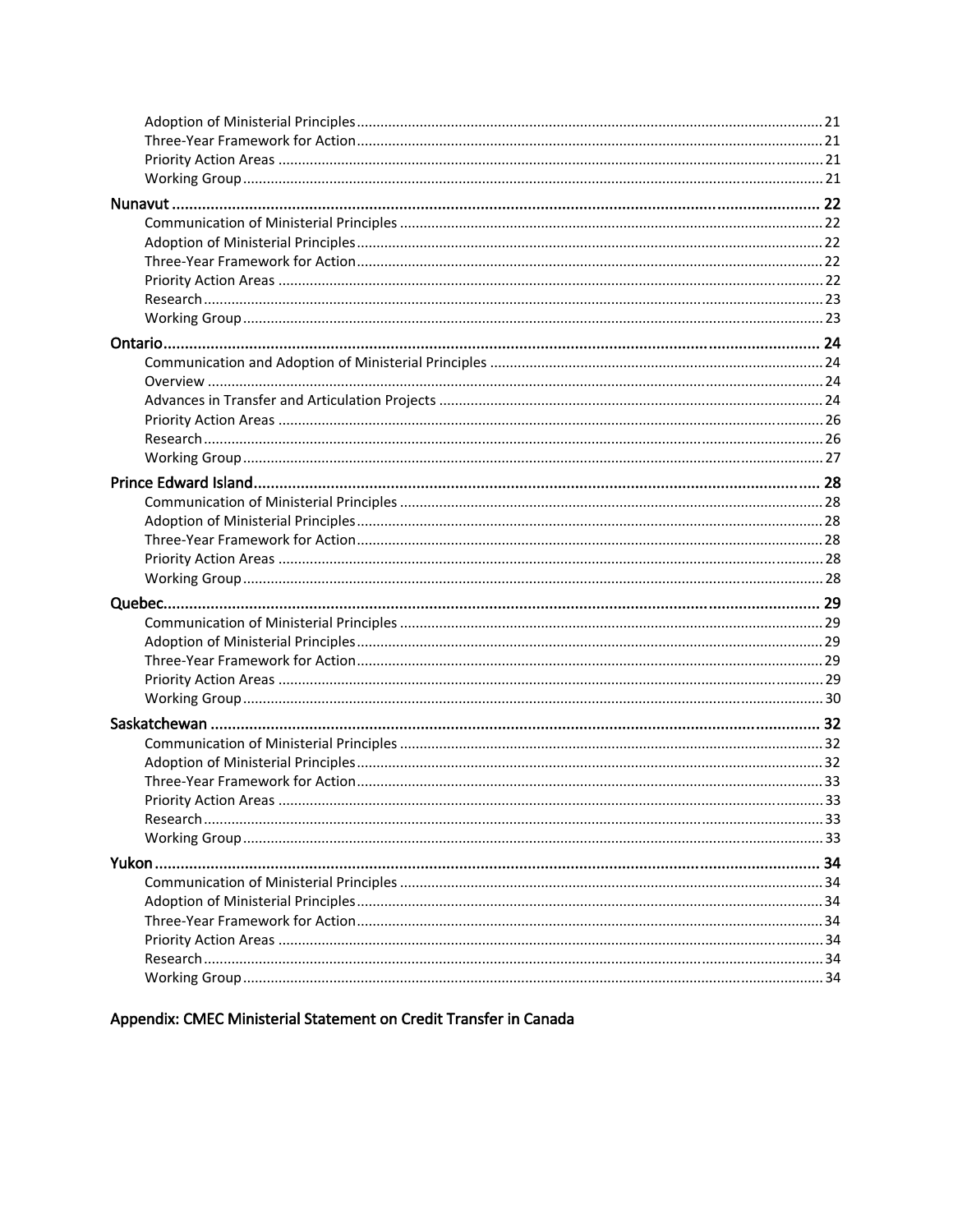## 2010 CMEC Jurisdictional Updates on Activities Related to Credit Transfer

#### <span id="page-4-0"></span>**Introduction**

In October 2001, the Council of Ministers of Education, Canada (CMEC), revisited the issue of credit transfer between colleges and universities and among provinces and territories. In April 2002, ministers established the CMEC Working Group on Credit Transfer to develop pan‐Canadian strategies. This is the fourth update on jurisdictional activities related to credit transfer since the working group was established.

#### Recommended Strategy

In October 2002, CMEC approved a strategy to improve credit transfer across Canada. Given the substantial differences in credit‐transfer systems and postsecondary structures among provinces and territories, it was agreed that a pan‐Canadian system of credit transfer should be built up over time, through an initial focus on developing and enhancing strong provincial/territorial transfer systems. Each province/territory committed to reviewing its current transfer arrangements and to developing a framework for action to enhance its credit‐transfer system according to its own priorities over the period from 2002 to 2005.

As part of the strategy, CMEC endorsed and released a Ministerial Statement on Credit Transfer in Canada that sets out expectations for credit transfers to guide institutions, students, and governments (Appendix I). On the recommendation of members of the Committee of Postsecondary Assistant Deputy Ministers, this statement was reviewed and revised, and received ministerial approval in July 2009.

This report provides a summary of the actions undertaken by member jurisdictions of the working group.

## Current Status

A key attribute of the approved recommendations was the setting of provincial/territorial objectives built upon jurisdictional priorities, finances, and postsecondary system structures. While recognizing the right of each jurisdiction to determine the objectives of its postsecondary education systems, CMEC urged provinces and territories to consider giving priority to strategies to improve movement between postsecondary sectors and to expand clear pathways for students by providing timely and accurate information.

Each jurisdiction has reported making progress in its credit‐transfer system and in mechanisms within its postsecondary sectors. Jurisdictions that had well‐developed transfer systems when this initiative began have continued to expand and enhance those systems. Others, with less‐developed credit‐transfer strategies, have made either modest or significant progress, including such achievements as the implementation or expansion of on‐line transfer guides, the establishment of provincial working groups and/or articulation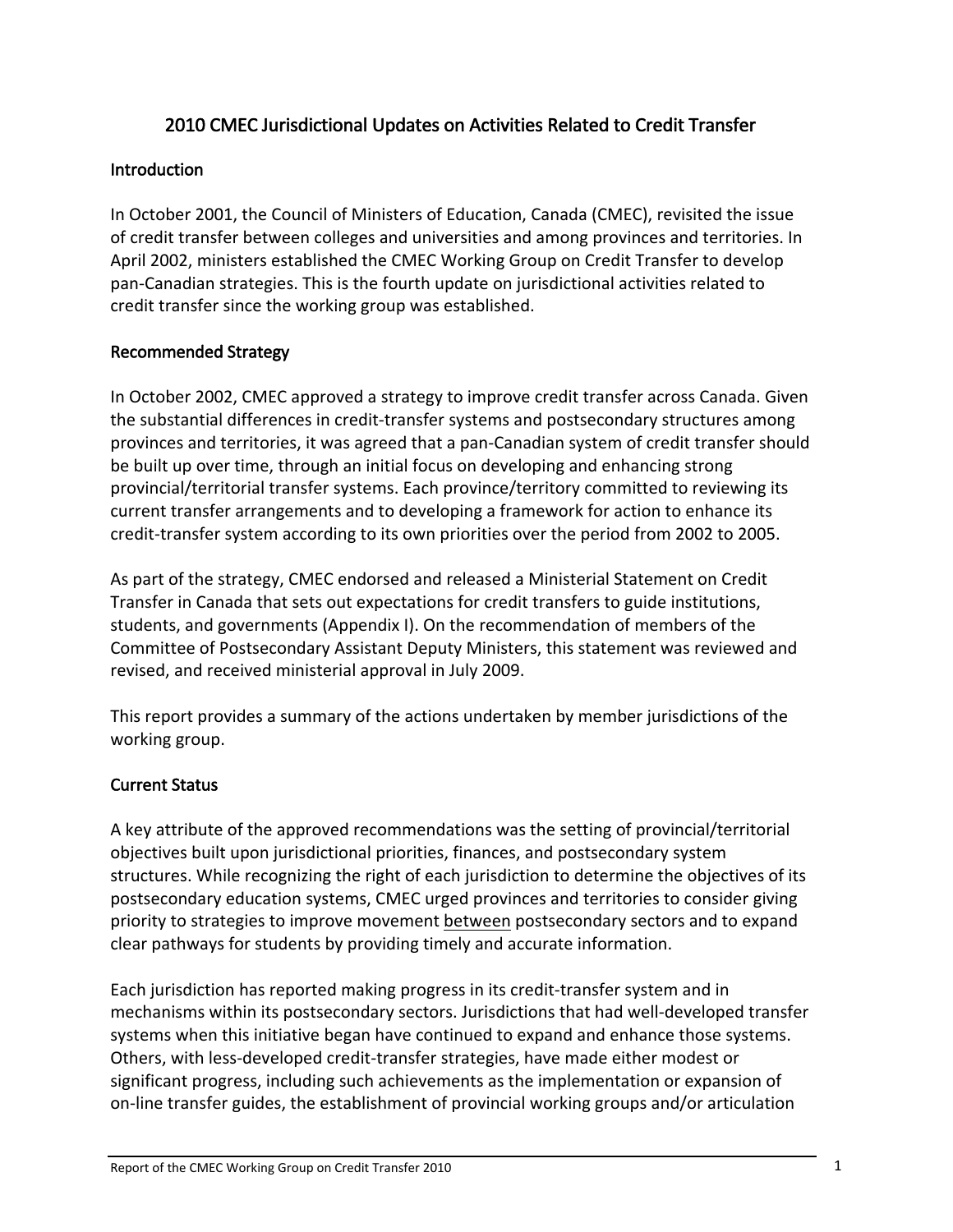<span id="page-5-0"></span>committees, increasing the number of agreements in targeted program areas, and broader acceptance of credit‐transfer opportunities as a component of an accessible postsecondary education system.

Several members of the Working Group on Credit Transfer attended the Pan‐Canadian Consortium on Admissions and Transfer's Fourth Annual Meeting, held from June 22 to 24, 2009, in Fredericton, New Brunswick. This meeting provided an appropriate forum to discuss credit‐transfer issues and best practices on a national scale.

On September 24, 2009, in St. John's, Newfoundland and Labrador, an announcement was made that Atlantic Canada's universities and community colleges had signed a memorandum of understanding that allows for greater collaboration among institutions and improves completion times, enabling students to have a more seamless educational experience in attaining their postsecondary credentials.

#### Future Directions

All jurisdictions have indicated that their work will continue on the issue of credit transfer within the framework of their own priorities, resources, and structures over the next several years.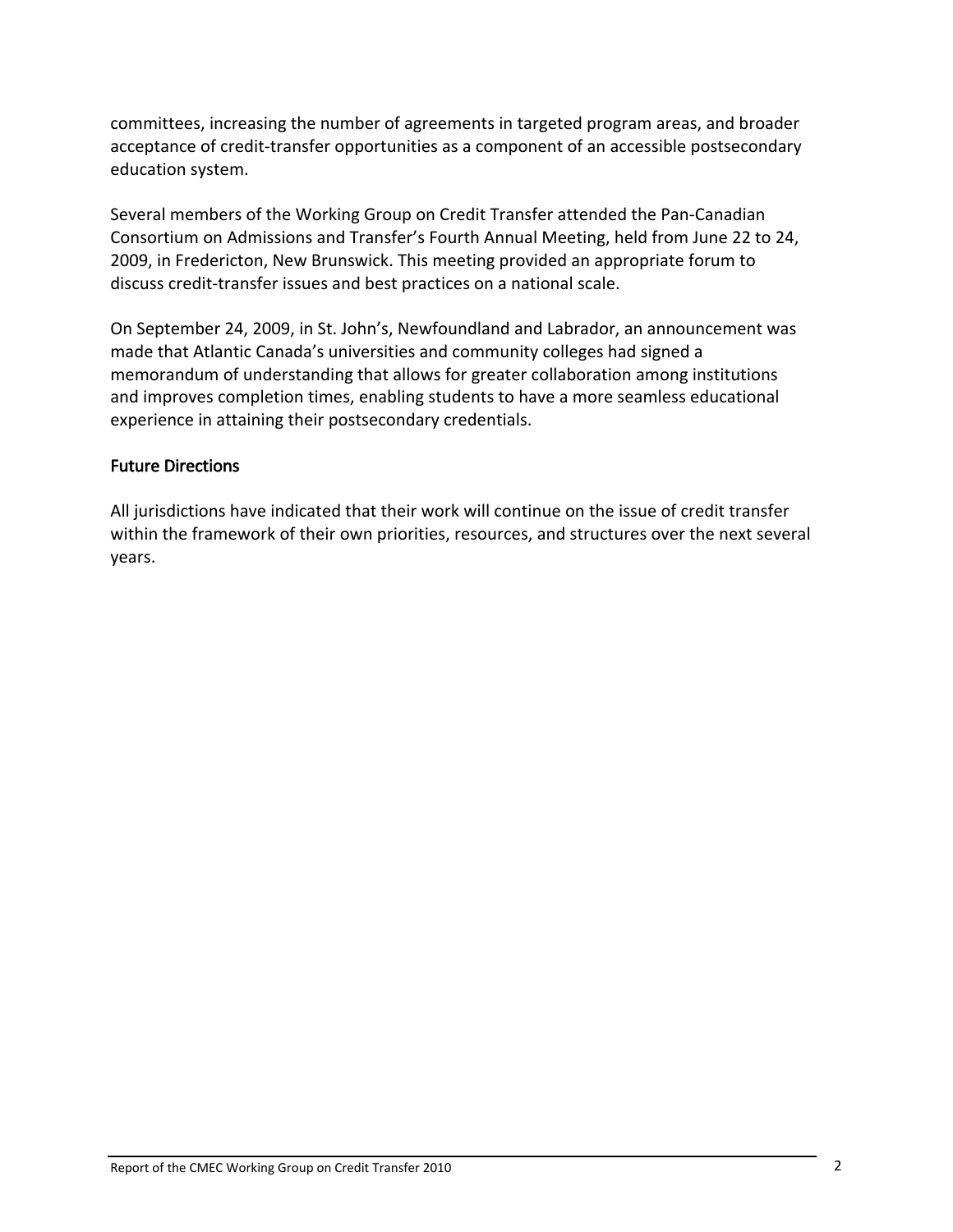#### Alberta

#### <span id="page-6-0"></span>Communication of Ministerial Principles

Since its inception in 1974, the role of the Alberta Council on Admissions and Transfer (ACAT) has been to facilitate collaborative agreements and promote cooperation among postsecondary institutions in order to improve the admissions process and enhance learner pathways.

Periodically, ACAT reviews its principles and makes appropriate adjustments to ensure that they are appropriate for the council and that they adhere to pan‐Canadian principles. ACAT's principles were most recently reviewed in 2005, and again in 2008, to ensure a strong alignment with the council's governance model and to more closely align with the Campus Alberta vision. The revised principles were approved by the council and are published publicly in the "Policies, Principles and Procedures" document available at [http://www.acat.gov.ab.ca/pdfs/PPP.pdf.](http://www.acat.gov.ab.ca/pdfs/PPP.pdf)

#### Adoption of Ministerial Principles

Postsecondary institutions that are members of the Alberta Transfer System commit to upholding the principles, policies, and procedures of ACAT, as outlined in the document mentioned above.

#### Three‐Year Framework for Action

ACAT publishes an annual three‐year business plan that highlights priority areas for action to improve the Alberta Transfer System. The council approved the 2009–2012 business plan and presented it to the Minister of Alberta Advanced Education and Technology. Some of the key strategies identified in the 2009–2012 ACAT business plan are to:

- ensure that ACAT is aligned with the *Public Agencies Governance Framework*;
- ensure that Albertans have access to quality information by enhancing communication mechanisms and modernizing tools;
- enhance ACAT's role in policy development and research to ensure continued improvement of the admissions and transfer system;
- continue the implementation of the provincial Prior Learning Assessment and Recognition (PLAR) Action Plan.

The complete business plan can be viewed at [http://www.transferalberta.ca/pdfs/](http://www.transferalberta.ca/pdfs/BusinessPlan.pdf) [BusinessPlan.pdf](http://www.transferalberta.ca/pdfs/BusinessPlan.pdf).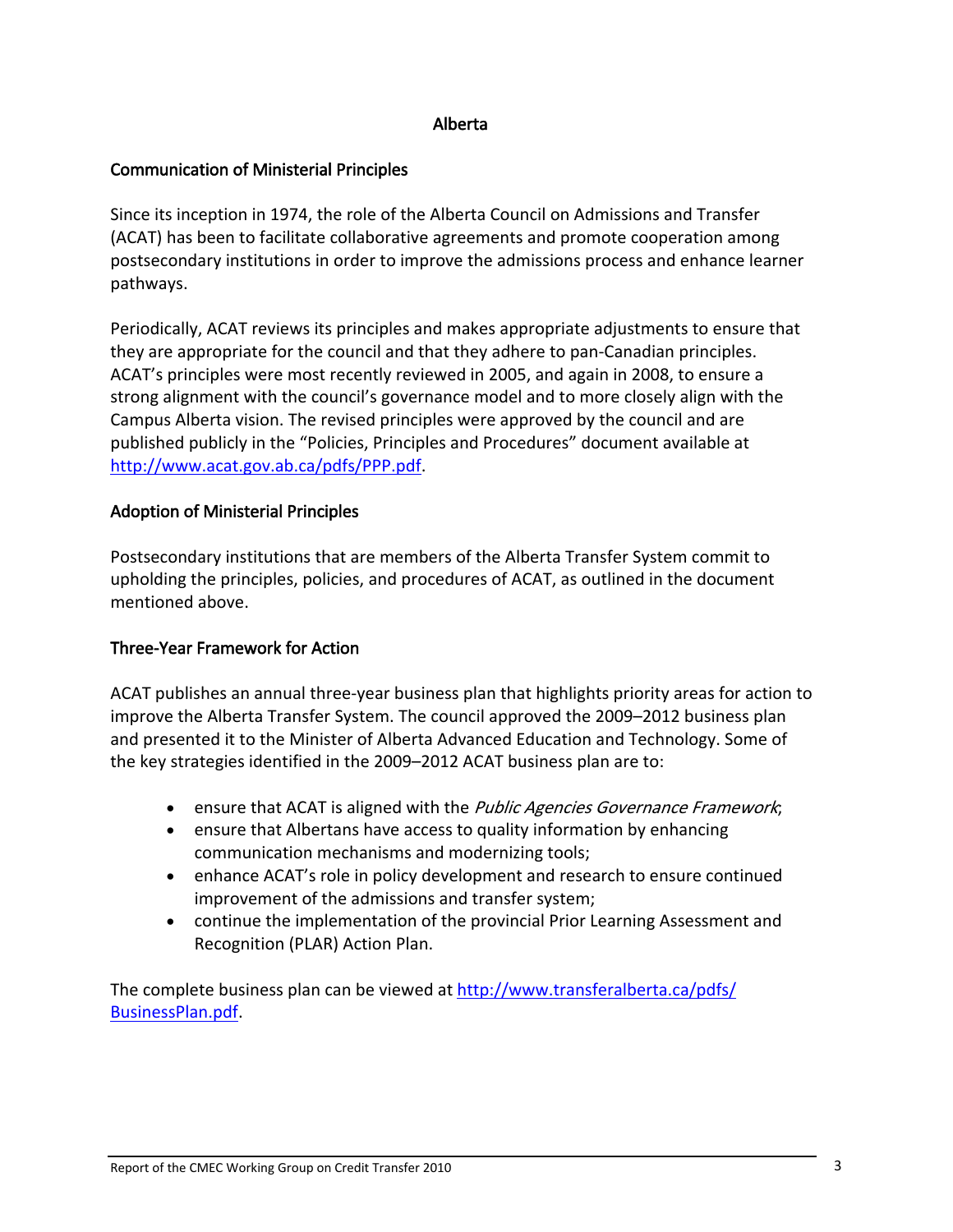<span id="page-7-0"></span>ACAT is accountable to the Alberta Department of Advanced Education and Technology (AE&T) and publishes an annual report highlighting the results achieved in the previous fiscal year. The 2008‐09 annual report is available at <http://www.transferalberta.ca/pdfs/AnnualReport.pdf>.

#### Highlights of recent results achieved:

- Work continued with Alberta Education to ensure that high‐school students make smooth transitions from secondary to postsecondary studies and that there are improved opportunities for admission to postsecondary programs.
- The efforts of ACAT's network of postsecondary Contact Persons were recognized as the number of transfer agreements in Alberta increased. ACAT communication and training were provided.
- A business case was approved for a Learner Progressions Best Practices Research Project, and an advisory committee was struck to guide direction of this contracted work.
- Improvements were made to the ACAT Web site and the on‐line transfer guide to make admissions and transfer information more user‐friendly.
- Postsecondary site visits were conducted to some of the Alberta Transfer system members.
- Input was provided into the development of AE&T's action plan on PLAR.
- Sponsorship and participation was provided for the Canadian Association for Prior Learning Assessment's (CAPLA) annual national conference.

## Priority Action Areas

Several key areas that will be priorities for ACAT include:

- implementing a new governance model aligned with the Alberta government's Public Agencies Governance Framework, as well AE&T's Roles and Mandates Policy Framework;
- expanding articulation work and considering the implementation of a revised articulation model within the Campus Alberta vision;
- implementing recommendations from the Learner Progressions Best Practices Research Project Final Report, including further work on block transfer;
- ensuring that learners and other stakeholders have timely and accurate information about admission requirements, course and program transfer opportunities, and transfer policies;
- focusing on system enhancement through research and communication; facilitating collaborative partnerships; and continuing to contribute to the work of the Pan‐ Canadian Consortium on Admissions and Transfer (PCCAT);
- continuing the implementation of AE&T's Advancing PLAR in Alberta: an Action Plan, which was released in October 2008. Implementation of this plan began in April 2009, with the appointment of a manager dedicated to this work. As a first step, an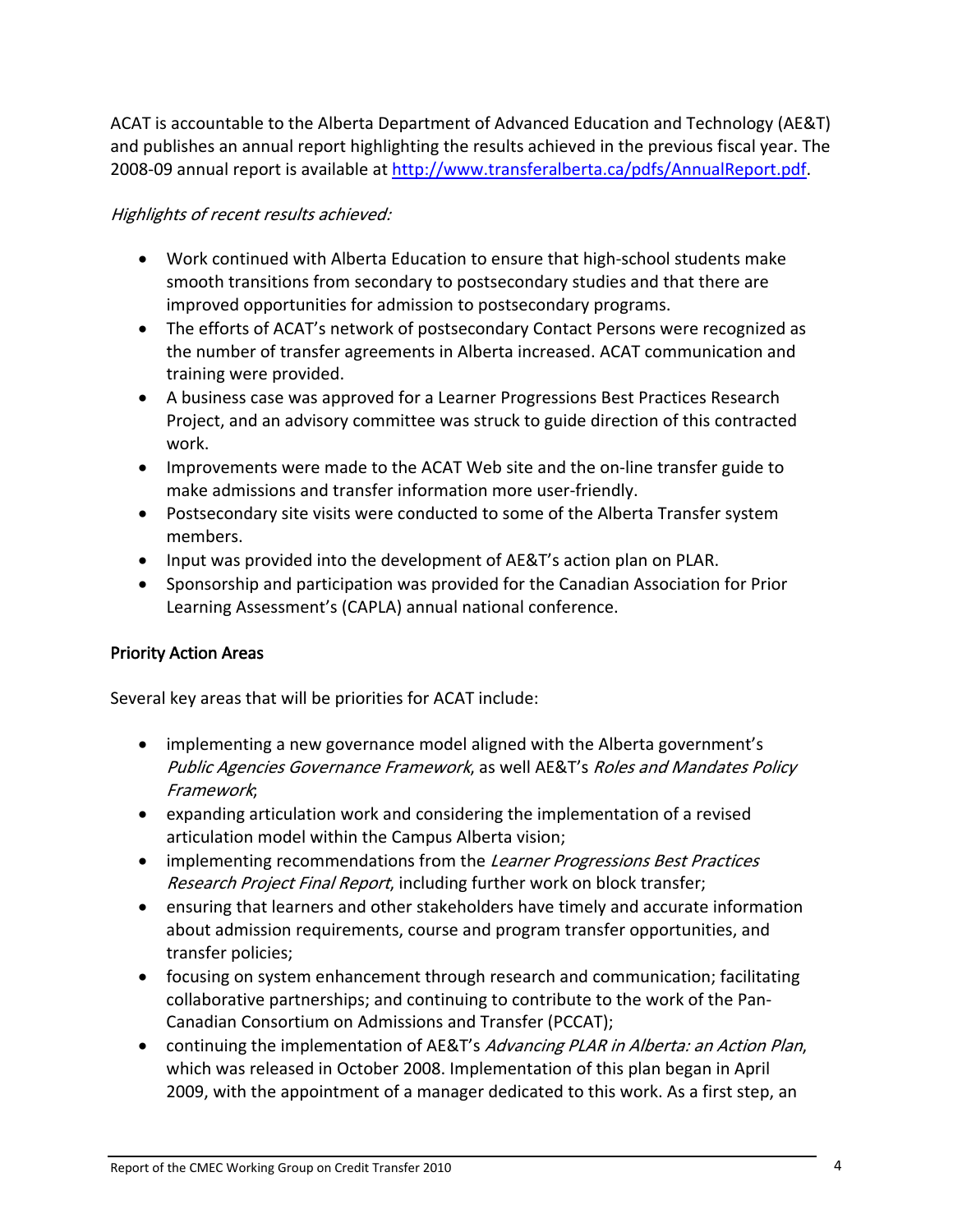<span id="page-8-0"></span>environmental scan was completed to determine existing PLAR practices and issues at 19 publicly funded postsecondary institutions. The results of this environmental scan were summarized in a report that will help to guide next steps. In addition, a PLAR Stakeholder Committee was established and has met a few times. The goal of the committee is to support the implementation of the PLAR action plan by providing expertise and guidance and by promoting the implementation of the plan within committee members' institutions/organizations.

ACAT also maintains the *Alberta Transfer Guide* (published annually) and the ACAT Web site, which provides learners with information on admissions and transfer. Included in the on‐line and printed guides are all active transfer agreements dating back to 1993‐94.

#### Research

ACAT has expanded research efforts by using data to inform and improve the system. This includes incorporating transfer‐specific questions in the AE&T Graduate Outcomes Survey (see transfer student report at [http://www.acat.gov.ab.ca/pdfs/grad\\_outcomes\\_](http://www.acat.gov.ab.ca/pdfs/grad_outcomes_%0Bsurvey_2003_04.pdf) [survey\\_2003\\_04.pdf\)](http://www.acat.gov.ab.ca/pdfs/grad_outcomes_%0Bsurvey_2003_04.pdf).

ACAT member institutions report annually on students at their institutions who previously attended other institutions. These annual reports on transfer patterns provide an overview of mobility trends within and into Alberta postsecondary institutions. The 2008 transfer‐ patterns report is available at [http://www.transferalberta.ca/pdfs/Mobility\\_Tables\\_](http://www.transferalberta.ca/pdfs/Mobility_Tables_%0BReportNew.pdf) [ReportNew.pdf.](http://www.transferalberta.ca/pdfs/Mobility_Tables_%0BReportNew.pdf) The 2009 transfer‐patterns report will be posted in the fall of 2010.

Student focus groups have been organized to gather insights on students' transfer experiences.

## Working Group

ACAT strongly recommends that the CMEC Working Group on Credit Transfer continue its efforts, as it provides a valuable forum through which jurisdictions can work together toward enhancing transfer opportunities across Canada.

ACAT is also a participating member of PCCAT. The purpose of this consortium is to facilitate the implementation of policies and practices that support student mobility both within and among provinces and territories and the granting of transfer credits in order to improve access to postsecondary education in Canada.

A close working relationship is maintained between ACAT and the British Columbia Council on Admissions and Transfer (BCCAT). Following the establishment of an interprovincial agreement between the governments of Alberta and British Columbia, a memorandum of understanding was developed and signed by both provinces' councils. In May 2009, ACAT approved a policy allowing degree‐granting institutions in British Columbia to apply for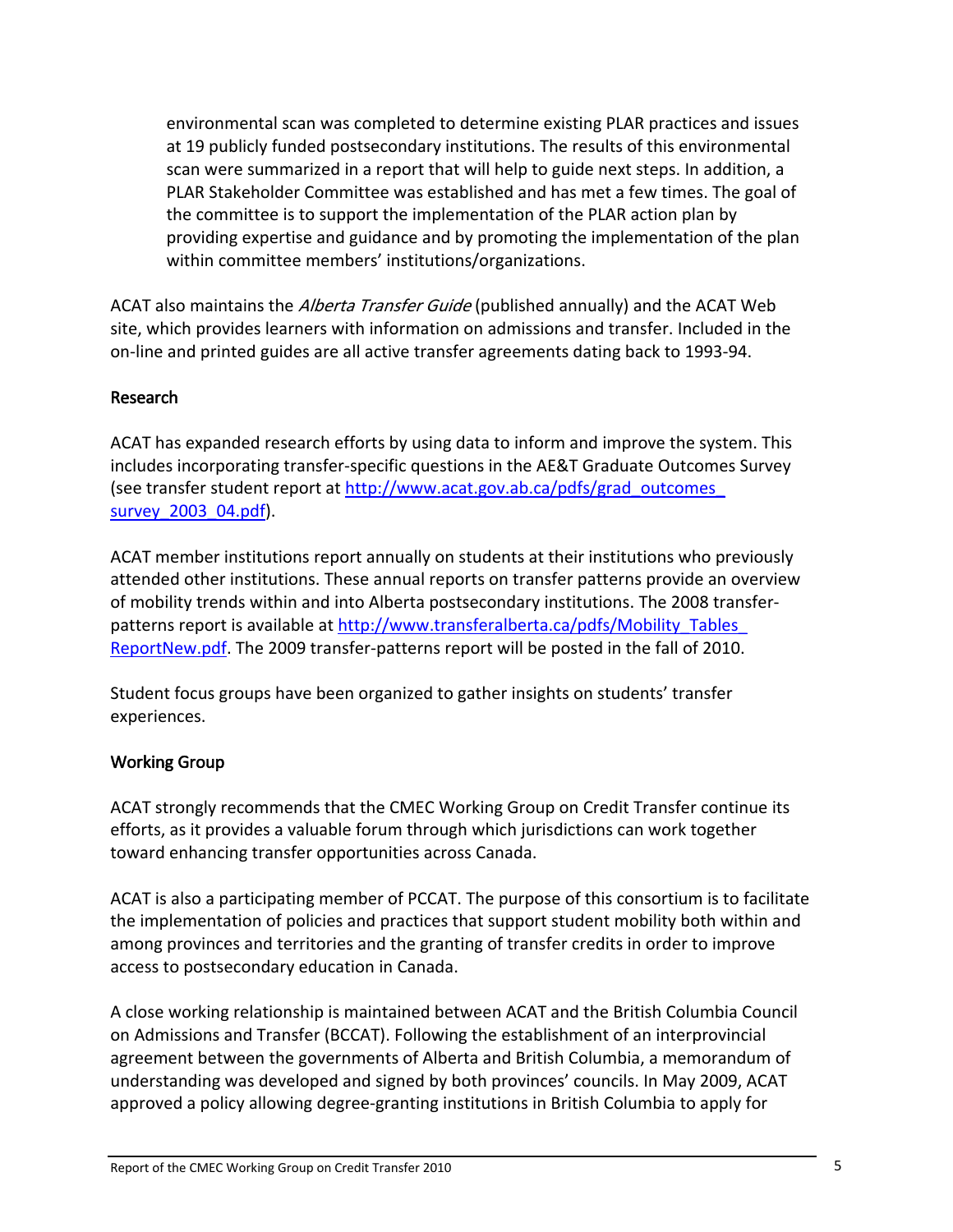ACAT membership. The criteria that ACAT will use to assess proposals from British Columbian postsecondary institutions for inclusion in the Alberta Transfer System are available at [www.transferalberta.ca](http://www.transferalberta.ca/), under Reports and Publications.

ACAT will also be working closely with its neighbouring province Saskatchewan to possibly explore the development of a protocol with respect to credit transfer and prior learning assessment and recognition systems, as well as to consider other mechanisms to help improve student transferability and mobility between the two provinces.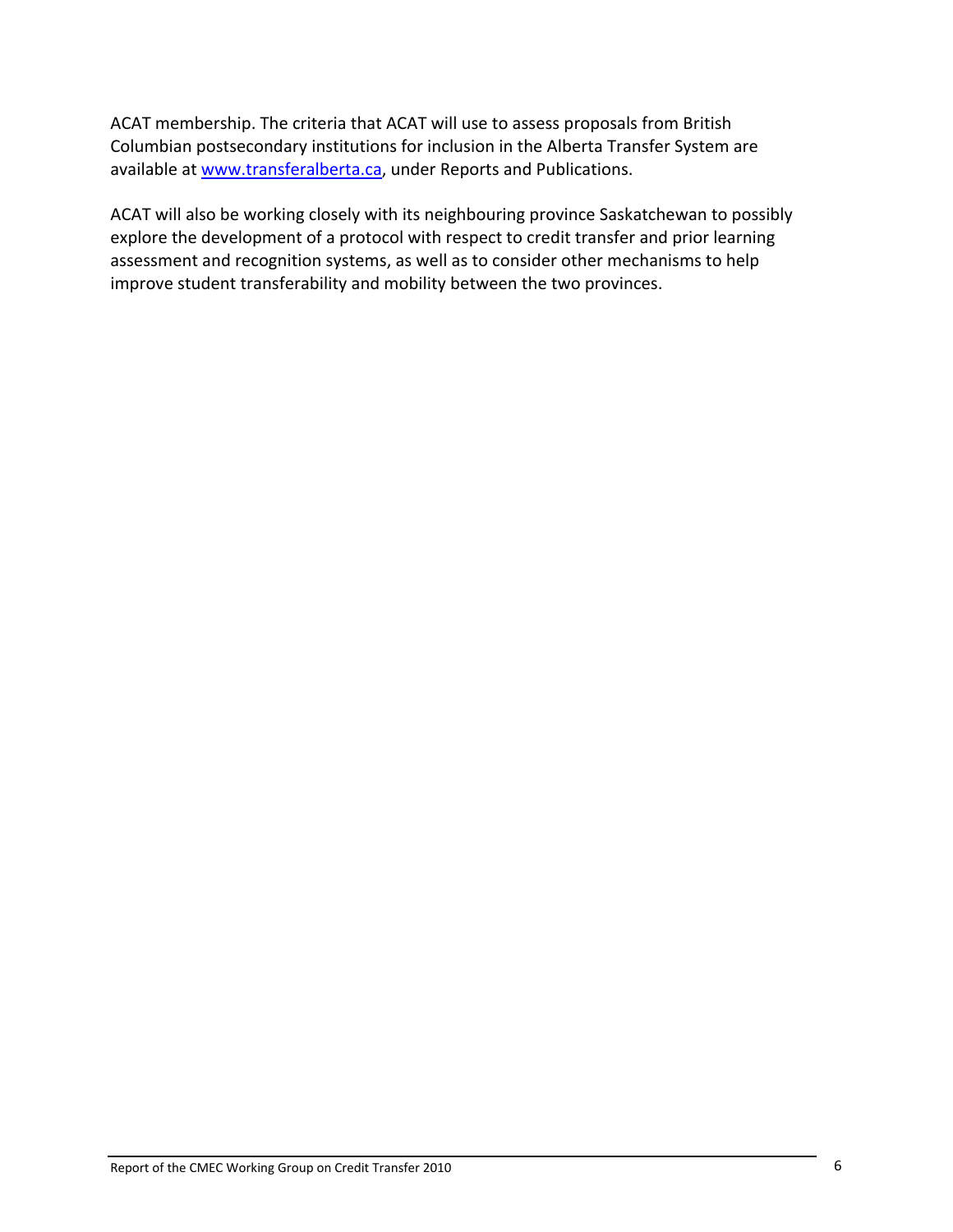#### British Columbia

<span id="page-10-0"></span>This report is a summary of projects and activities completed by the British Columbia Council on Admissions and Transfer (BCCAT) during the period from April 1, 2009, to March 31, 2010. The purpose of this report is to inform the Council of Ministers of Education, Canada (CMEC), of the steps taken in British Columbia to improve student mobility and credit transfer, in accordance with the principles outlined in CMEC's Ministerial Statement on Credit Transfer in Canada (2009).

#### **Overview**

The British Columbia Council on Admissions and Transfer was established by the provincial government in 1989. Its mandate is to facilitate admission, articulation, and transfer arrangements among BC postsecondary institutions. Specifically, the council (a) encourages institutions to develop policies and practices regarding the transferability of postsecondary credit courses so that credit granted at one institution can be applied toward credentials at other institutions, and (b) examines issues concerning capacity, demand, and student mobility, and recommends policies and practices related to the admissions process for direct-entry and transfer students. The council has no legislative or regulatory authority, and is funded annually by the ministry responsible for postsecondary institutions.

Council members are selected from the education system and appointed by the minister. They strive to achieve the council's mandate by serving the overall best interests of the education system, and do not formally represent any specific institution or constituency with which they are affiliated. The council carries out its work with the assistance of a number of standing committees whose members are drawn from the postsecondary system: the Transfer and Articulation Committee, the Admissions Committee, the Institutional Contact Persons Committee, the Research Committee, and the Education Planner Advisory Committee. Advisory and task‐specific groups are established as needed. More information about the comprehensive work undertaken by BCCAT can be obtained on its three Web sites: [bccat.ca](http://bccat.ca/), [bctransferguide.ca,](http://bctransferguide.ca/) and [educationplanner.ca.](http://www.educationplanner.ca/) (For information about the roles and responsibilities of the council, see **bccat.ca/pubs/activities.pdf**.)

#### Communication and Adoption of Ministerial Principles

BCCAT's principles and guidelines for transfer are consistent with the CMEC principles on credit transfer. BCCAT's principles have been in effect in BC since 1975 (although modified over time) and have formed the basis of all credit‐transfer arrangements in the BC Transfer System. They are available on-line at [bccat.ca/articulation/principles.cfm.](http://bccat.ca/articulation/principles.cfm)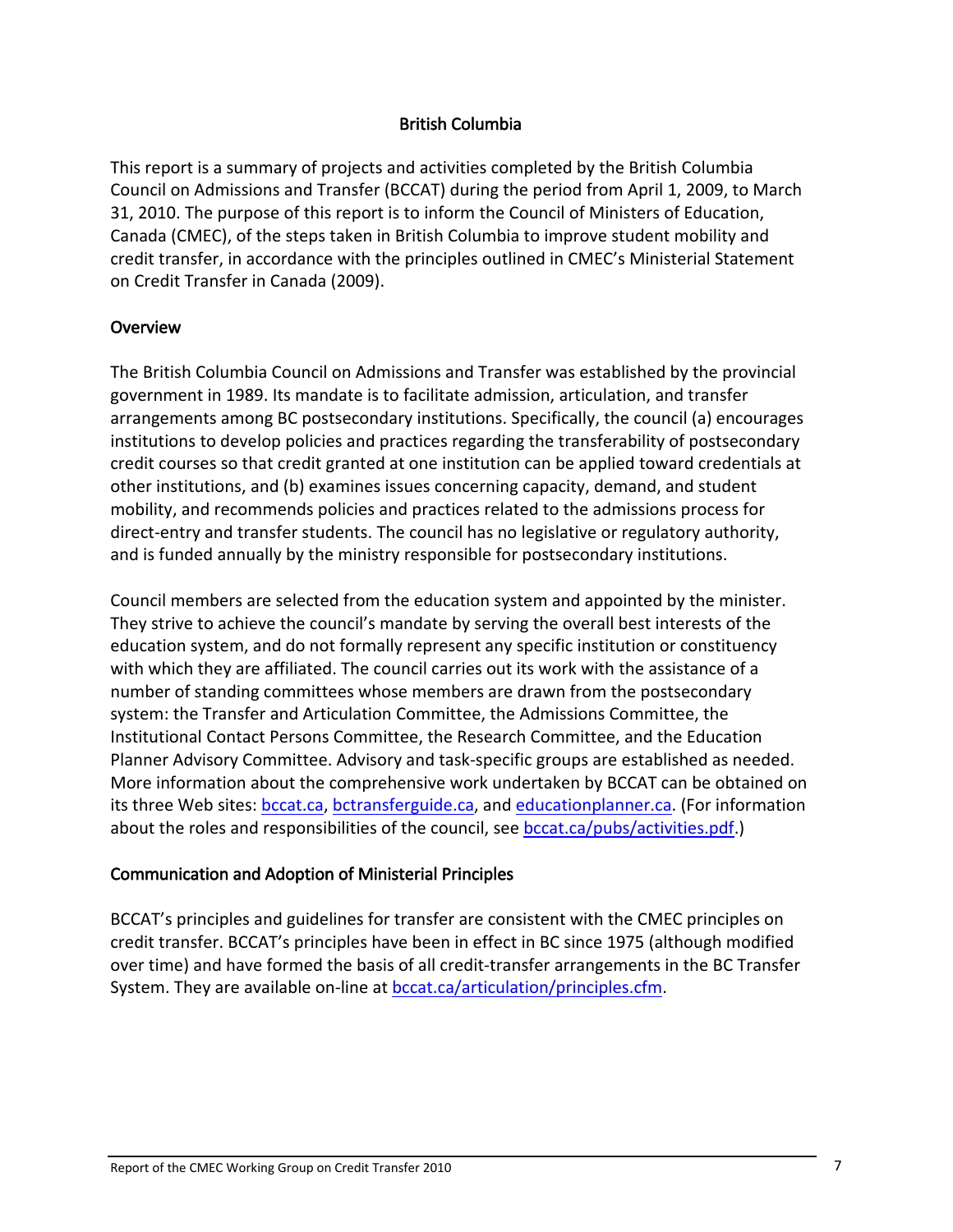## <span id="page-11-0"></span>Key Projects and Activities Completed in 2009‐10

Each year, BCCAT prepares a detailed work plan and, at the end of the fiscal year, prepares an annual report that summarizes what was achieved. Each annual report includes reference to completed research reports, newsletters, and related publications.

The following is a brief outline of key projects and activities undertaken by the council in 2009‐10. This information will be presented in detail in the 2009‐10 Annual Report, which is due for publication in April 20[1](#page-11-1)0, and will be posted on the BCCAT Web site at that time.<sup>1</sup>

## 1) Joint Annual Meeting (JAM)

This year, instead of holding two separate annual meetings for Articulation Chairs and System Liaison Persons (SLPs) and for Institutional Contact Persons (ICPs), we decided to bring these two groups together for a single Joint Annual Meeting (JAM) on November 6, 2009. The meeting was well attended, and presentations included:

- Chairing: An Olympic Event
- Building Commitment to Articulation: The Flexible Pre‐Major
- Student Mobility: Who Goes Where?

The new format proved to be very successful, as participants were able to share and learn about roles and perspectives in the wider context of the BC Transfer System. For further information regarding this event, see [bccat.ca/jam.](http://www.bccat.ca/jam)

## 2) Degree Partnership Symposium

Following the success of the first symposium, hosted by BCCAT in 2007, we agreed to host this second event to encourage dialogue to identify best practices and pitfalls in developing and implementing degree partnerships in the BC postsecondary system. Degree partnerships are defined as arrangements that provide a guarantee to students who maintain adequate grades in a postsecondary program of continuation of degree studies at another institution. This "guarantee" that space would be available for degree completion at another institution separates degree partnerships from other models of transfer between institutions.

Senior administrators and faculty from across BC's postsecondary system attended the symposium to learn about the mechanics of partnership agreements in a variety of program areas, challenges to anticipate when developing such agreements, benefits to students, lessons learned by colleagues, and more. See [bccat.bc.ca/degree/](http://www.bccat.bc.ca/degree/) for details.

j

<span id="page-11-1"></span> $1$  Annual reports and other BCCAT publications are available on the BCCAT Web site, at  $bccat.ca/publications$  $bccat.ca/publications$  $bccat.ca/publications$ . For a comprehensive review of</u> the projects and activities carried out last year, see the 2008-09 Annual Report, at [bccat.ca/pubs/ar08](http://bccat.ca/pubs/ar08-09.pdf)-09.pdf.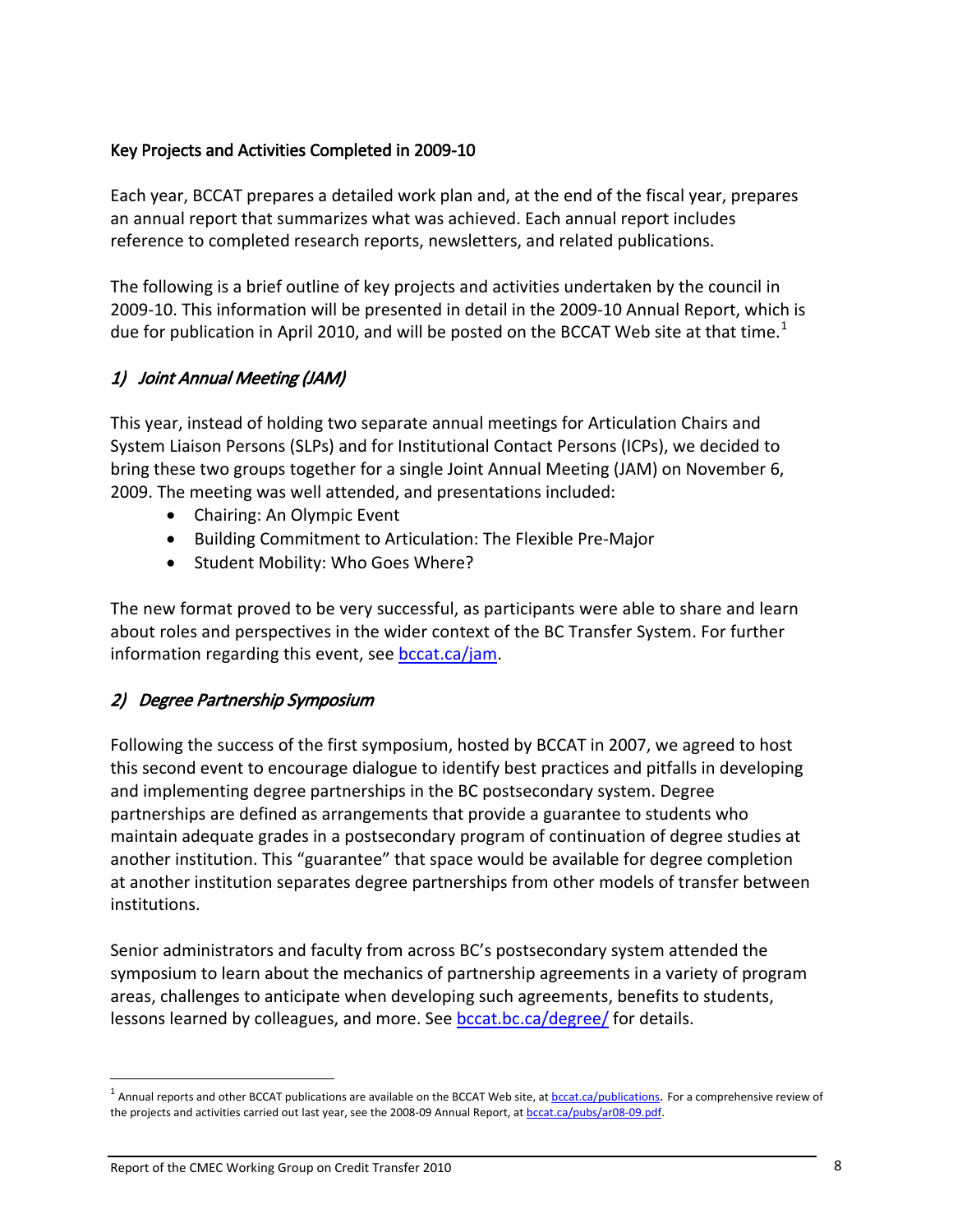## 3) Student‐Mobility Research: Next Steps (Revisiting the Model)

Significant progress has been made in recent years in understanding the mobility of both traditional "transfer" students and the broader student population. The council's work on student‐mobility research is conducted in close partnership with the Student Transitions Project (STP), a collaborative effort between the Ministries of Education and of Advanced Education and Labour Market Development and BC's public postsecondary institutions to link data about students in the K–12 and postsecondary systems to answer questions about student transitions.

Recent STP research (see bccat.ca/pubs/rr\_mobility09.pdf and other reports at aved.gov.bc.ca/student transitions) indicates that, while significant numbers of students still take the traditional transfer route to research universities in BC, the majority of student mobility in the BC postsecondary system is among institutions other than research universities. In light of the extent of this broader student movement and the considerable changes that have occurred in the BC postsecondary system regarding institutional designations and mandates, the council hosted a "visioning session" in fall 2009 to revisit the research framework and definitions used for transfer students, with a view to broadening the research to include the movement of all BC postsecondary students and the assessment of portability of credit and success of those students.

Following the session, BCCAT staff prepared a paper and engaged a broader audience in the discussion about the evolving nature of the transfer system and the need to alter how we conceive of and measure movement and student success within that system. The paper will be finalized after its presentation to the council in March 2010.

## 4) Student Success: Profile Reports

This year, BCCAT published five reports profiling students who transferred to BC universities during the period from 2003‐04 to 2007‐08. BCCAT contracted with the institutional research offices at Simon Fraser University, Thompson Rivers University, University of British Columbia, University of Northern British Columbia, and University of Victoria to carry out these studies (which are published every five years). These reports provide detailed demographic and performance information about students admitted as "transfer students," and include some comparisons with findings from the previous five‐year period.

The data indicate the number of transfer students, where they transferred from, the number of credits transferred, the programs entered, and performance measures after transfer. The academic performance of transfer students is compared to that of students entering directly from high school. A newsletter summarizing the findings of these five reports is due for publication in spring 2010.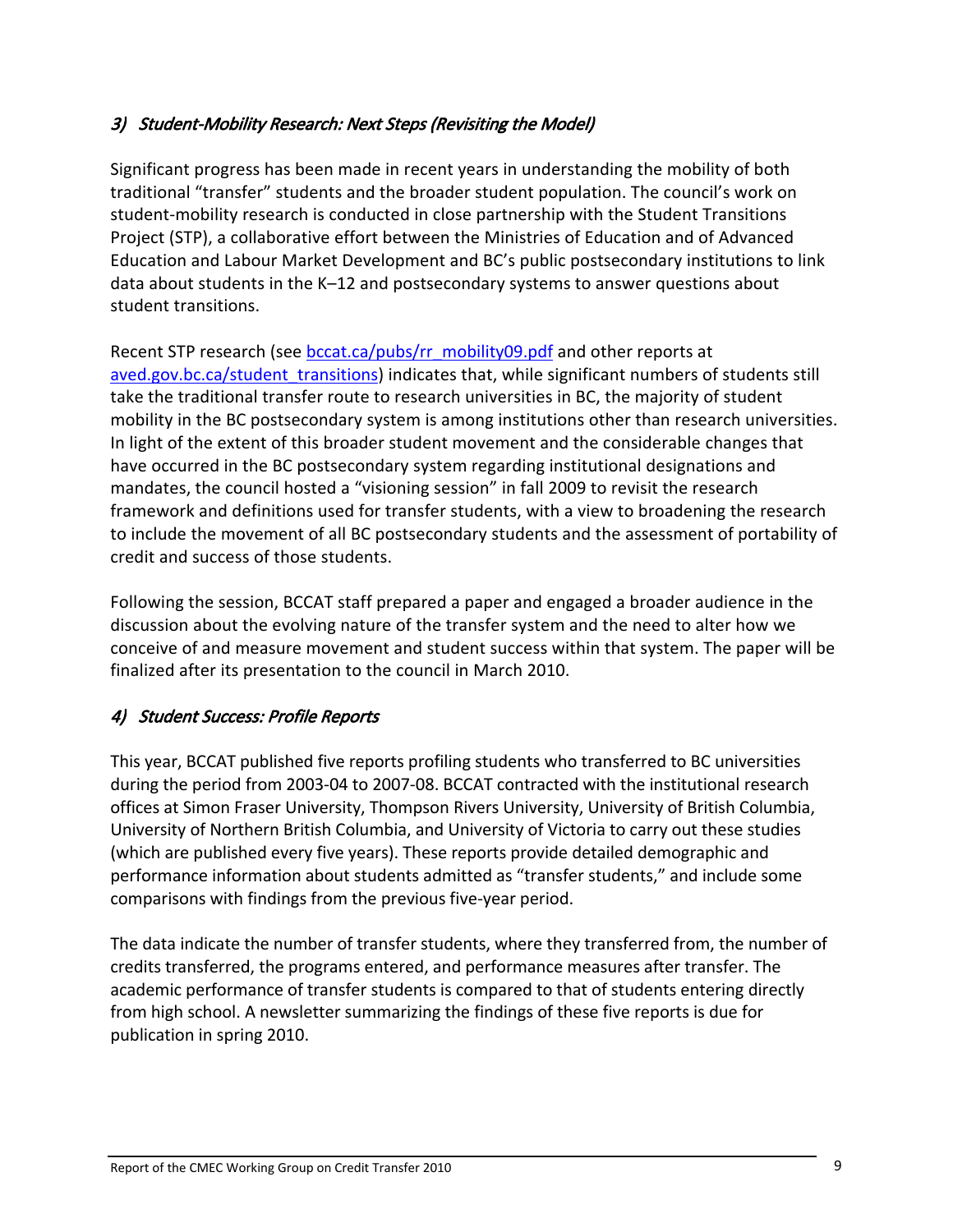The five profile reports are available at:

- bccat.ca/pubs/[SFUProfile0708](http://www.sfuprofile0708/).pdf
- bccat.ca/pubs/[TRUProfile0708.](http://www.truprofile0708/)pdf
- bccat.ca/pubs/[UBCProfile0708](http://www.ubcprofile0708/).pdf
- bccat.ca/pubs/[UNBCProfile0708](http://www.bccat.ca/pubs/UNBCProfile0708.pdf).pdf
- [bccat.ca/pubs/UVICProfile0708.pdf](http://www.bccat.ca/pubs/UVICProfile0708.pdf)

#### 5) Other Publications and Resources

- Research Results: How Much Academic Instruction Occurs Outside Research Universities in BC?
	- o produced by Bob Cowin, December 2009
	- o [bccat.ca/pubs/rr\\_academic.pdf](http://www.bccat.ca/pubs/rr_academic.pdf)
- Research Results: A Fifteen‐Year Portrayal of BC Young Adults
	- o produced by Lesley Andres, December 2009
	- o [bccat.ca/pubs/rr\\_dec09.pdf](http://www.bccat.ca/pubs/rr_dec09.pdf)
- Inter‐Provincial Post‐Secondary Student Mobility
	- o produced by Jill Lawrance, November 2009
	- o [bccat.ca/pubs/interprovincial.pdf](http://www.bccat.ca/pubs/interprovincial.pdf)
- Engage Fall <sup>2009</sup>
	- o produced by BCCAT, November 2009
	- o [bccat.ca/pubs/engagefall09.pdf](http://www.bccat.ca/pubs/engagefall09.pdf)
- Special Report: Credit Transfer Models and Systems in BC, North America and Beyond
	- o produced by Finola Finlay, Associate Director, BCCAT, October 2009
	- o [bccat.ca/pubs/sr\\_transfermodels.pdf](http://www.bccat.ca/pubs/sr_transfermodels.pdf)
- The Articulation Committee Companion: 2009 Edition
	- o produced by BCCAT, August 2009
	- o [bccat.ca/pubs/companion.pdf](http://www.bccat.ca/pubs/companion.pdf)

#### 6) Communications and Web sites

The development and improvement of BCCAT web resources is an ongoing process. This year, a number of enhancements were made to improve the efficiency and usability of BCCAT Web sites.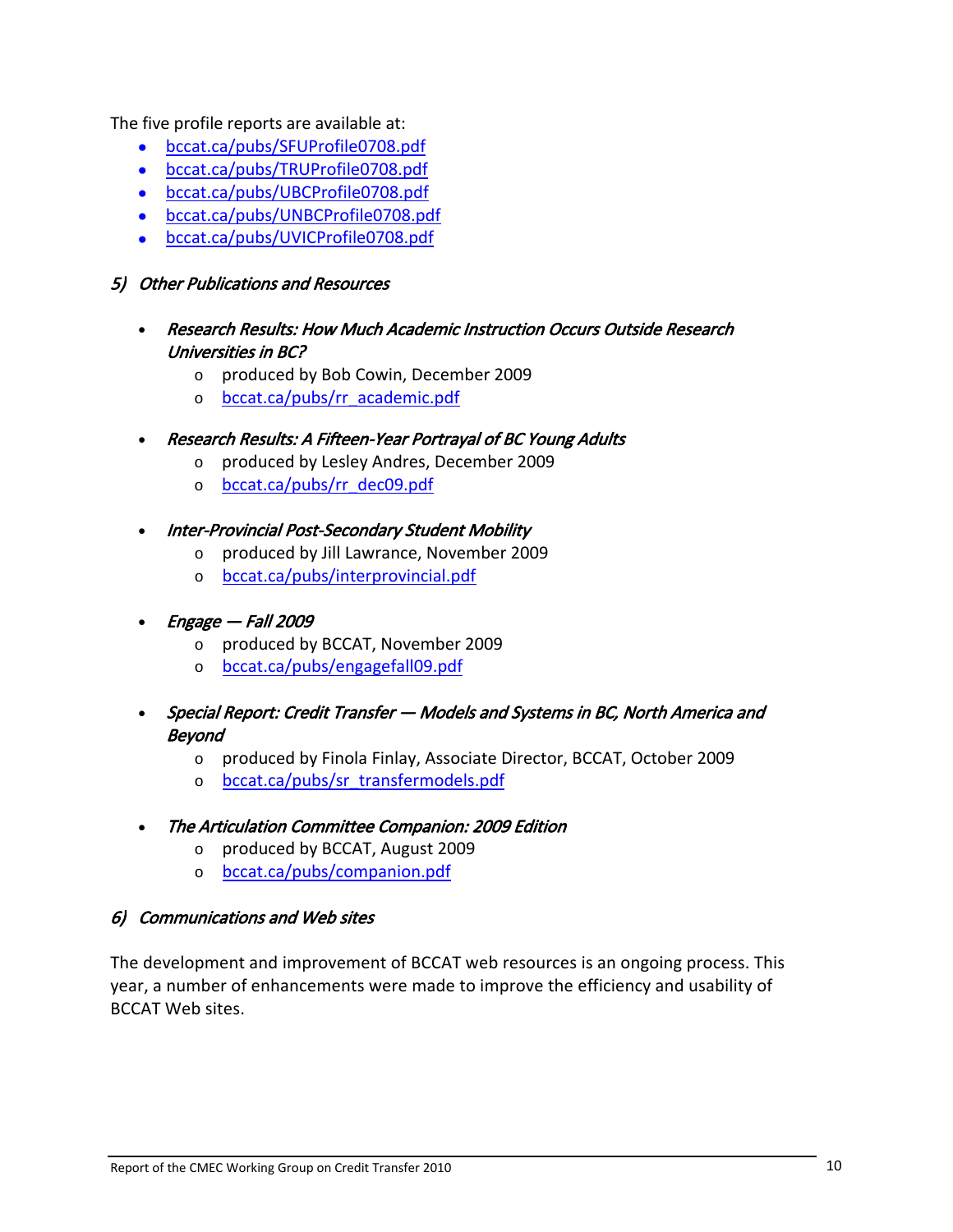These were the main priorities for 2009‐10:

- Address the recommendations from the Education Planner External Review (see [bccat.ca/pubs/EPreview.pdf](http://www.bccat.ca/pubs/EPreview.pdf)) and from the Project Team.
- Refresh the designs (look and feel) of the three BCCAT Web sites: bccat.bc.ca, educationplanner.ca, and bctransferguide.ca.
- Integrate Industry Training Authority (ITA) trades and apprenticeship information into the Education Planner.
- Implement a one‐year time limit for articulation requests on the Transfer Credit Evaluation System (TCES) to improve the processes and efficiency of articulation.

Meanwhile, BCCAT continued to work to increase awareness of BCCAT resources to assist and encourage students with their postsecondary planning. We ran a year‐long bus and SkyTrain ad campaign, and are in the process of running a similar campaign through the Vancouver 2010 Olympic period. The ads feature educationplanner.ca and BCTransfGuide.ca as key planning tools for students. The ads are displayed on buses in every region of BC and on the SkyTrain and Canada Line systems, and posted at selected stations throughout the Lower Mainland.

In addition, we also undertook a number of other advertising initiatives, participated at career and education fairs, and delivered presentations and demonstrations to assist students, counsellors, and career practitioners in the use of BCCAT web resources.

## 7) System Collaboration

## a) Activities within BC

BCCAT interacts with a number of organizations and committees serving the BC postsecondary system on joint projects, in consultation or in an advisory capacity on an "as needed" basis. BCCAT also consults with ministry staff and keeps them informed of council activities and projects, while keeping abreast of developments within government that intersect and impact upon its work.

## b) National/Interprovincial Activities

BCCAT also participates in the broader transfer context, playing a leadership role in facilitating the improvement of student‐friendly policies and practices to strengthen and support interprovincial transfer. Here are three examples:

## • Pan‐Canadian Consortium on Admissions and Transfer (PCCAT)

BCCAT staff members attended and presented at the 2009 meeting of the Pan‐ Canadian Consortium on Admissions and Transfer (PCCAT), held in Fredericton, New Brunswick, in June. (See [pccat.](http://www.pccat.ca/)ca for details.) The 2010 PCCAT meeting will be hosted by BCCAT in Vancouver (June 23 to 25, 2010).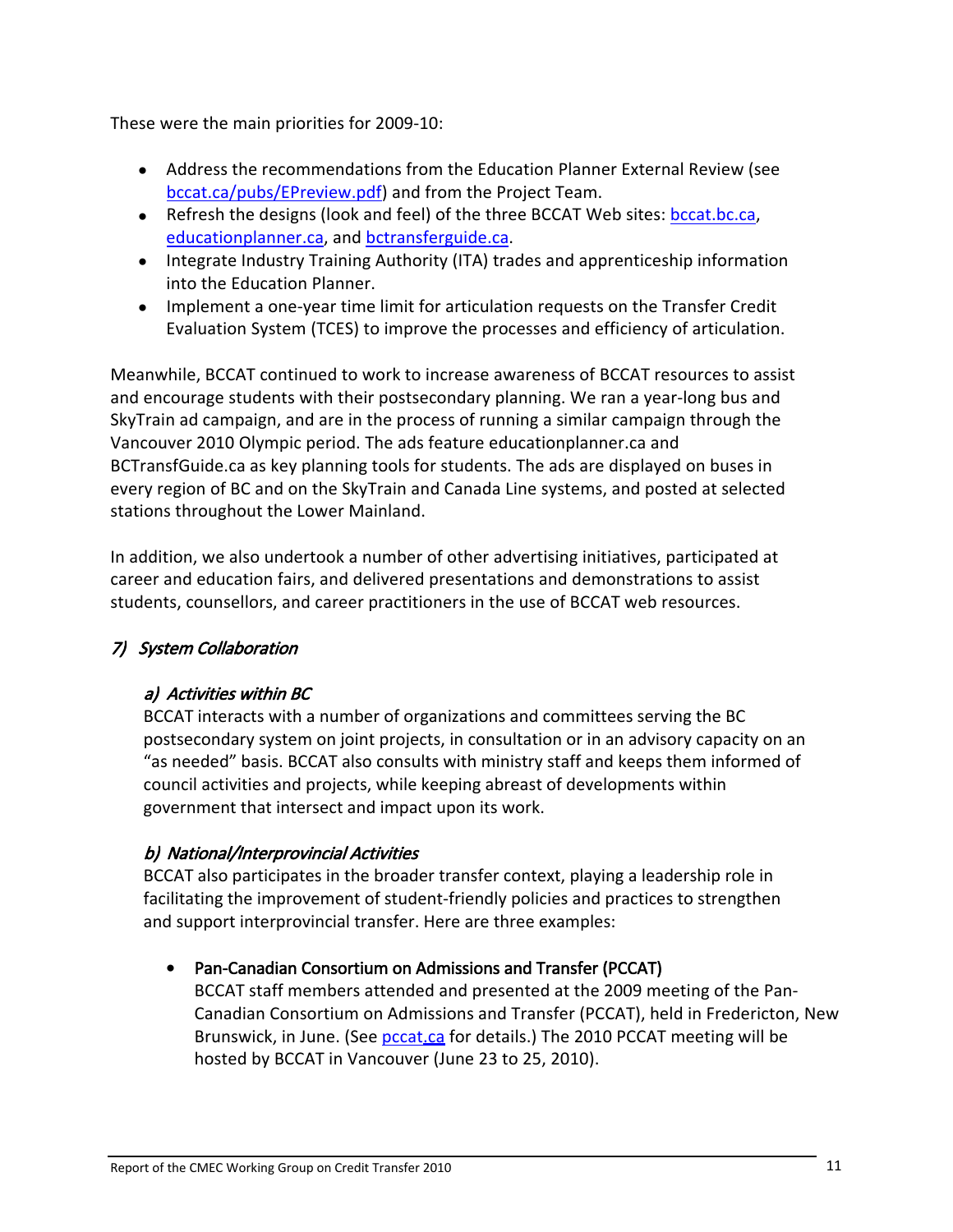In June 2008, PCCAT formed a research subcommittee to develop and oversee a research agenda. The subcommittee includes members from BC, Alberta, Saskatchewan, Ontario, New Brunswick, and Nova Scotia. BCCAT provides secretariat support for and coordinates the project, and also chairs the subcommittee, whose first research project is to develop pan‐Canadian transfer‐ student profile reports. The project will involve the analysis of institutional records at four or five Canadian universities over a multi‐year period to determine the number of students enrolled who had previously completed credits at another public postsecondary institution in another province or territory, and how these students performed. The plan is to complete an individual profile report at each university as well as a summary report collating the results of the individual reports.

#### • BC‐Alberta Transfer Policies

The council has finalized a policy, following extensive consultation with system stakeholders, which allows for the inclusion of Alberta postsecondary institutions in the BC Transfer System. (See bccat.ca/pubs/albertapolicy.pdf.) The policy states that only those Alberta institutions that can provide strong evidence of existing transfer activity and student traffic involving BC will be considered for admission. Meanwhile, the Alberta Council on Admissions and Transfer (ACAT) has approved a similar policy, available at acat.gov.ab.ca/pdfs/BCInstitutionMembApplPolicyand Process.pdf. These policies build upon the transfer relationship established between the two provinces in the *BC/Alberta Transfer System Protocol* (bccat.ca/pubs/BC-ABprotocol.pdf) and are the result of ongoing cooperation between the two provinces to improve student transfer and mobility.

#### • Tri-Council Collaboration

In 2009, staff from the admissions and transfer councils of BC, Alberta, and Saskatchewan (BCCAT, ACAT, and SaskCAT) met on two occasions to share information, discuss items of mutual interest, and examine how the councils might collaborate to study or improve articulation, transfer, and student mobility within and among the three provinces.

This group has agreed to continue to meet to discuss priorities and has developed a work plan based on these priorities. Here are three examples of the projects included in the work plan:

- o implementing the new BC and Alberta policies for inclusion of each other's postsecondary institutions in their respective transfer systems;
- o exploring the feasibility of developing a transfer protocol between ACAT and SaskCAT, similar to or building upon the one already in place between ACAT and BCCAT; and
- o conducting an environmental scan to determine the feasibility of each province developing a repository of interprovincial transfer agreements.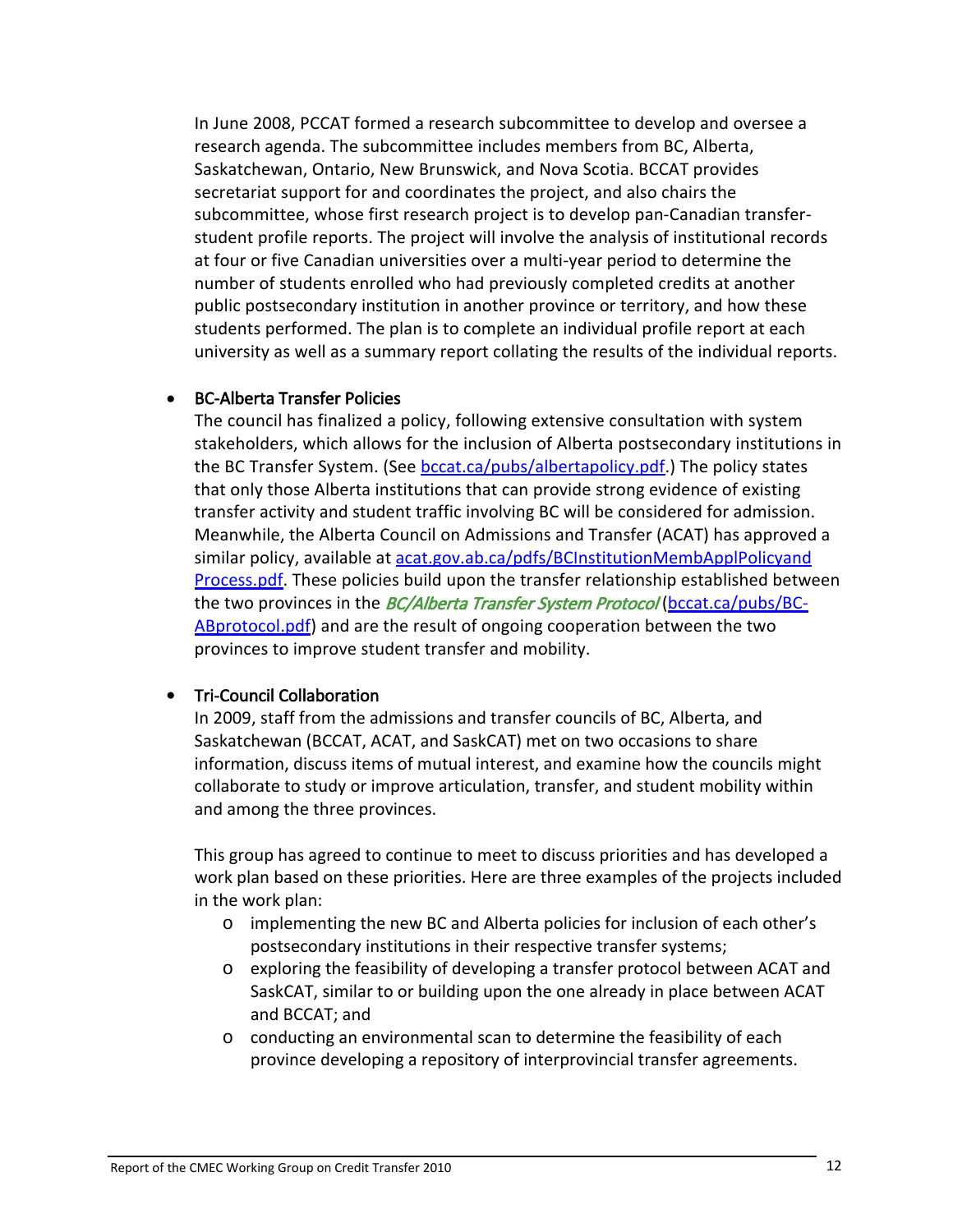NOTE: The recent decision by the government of Saskatchewan to dissolve SaskCAT and Campus Saskatchewan raises questions regarding the future direction of some of these projects.

<span id="page-16-0"></span>BCCAT will continue to play a key role on the national scene by promoting the importance of achieving a pan‐Canadian system of student mobility and transfer. Our work will focus on providing advice and support to Canadian provinces that wish to develop and implement their own transfer systems and to encourage support for such activities at the ministerial level.

#### Plan of Projects and Activities for 2010‐11

Each year, BCCAT completes a comprehensive work plan comprising projects and activities arising from the prior year and reflecting revised priorities to address emerging issues. The work plan for 2010‐11 is currently in progress and will be presented to council for consideration at the May 2010 meeting.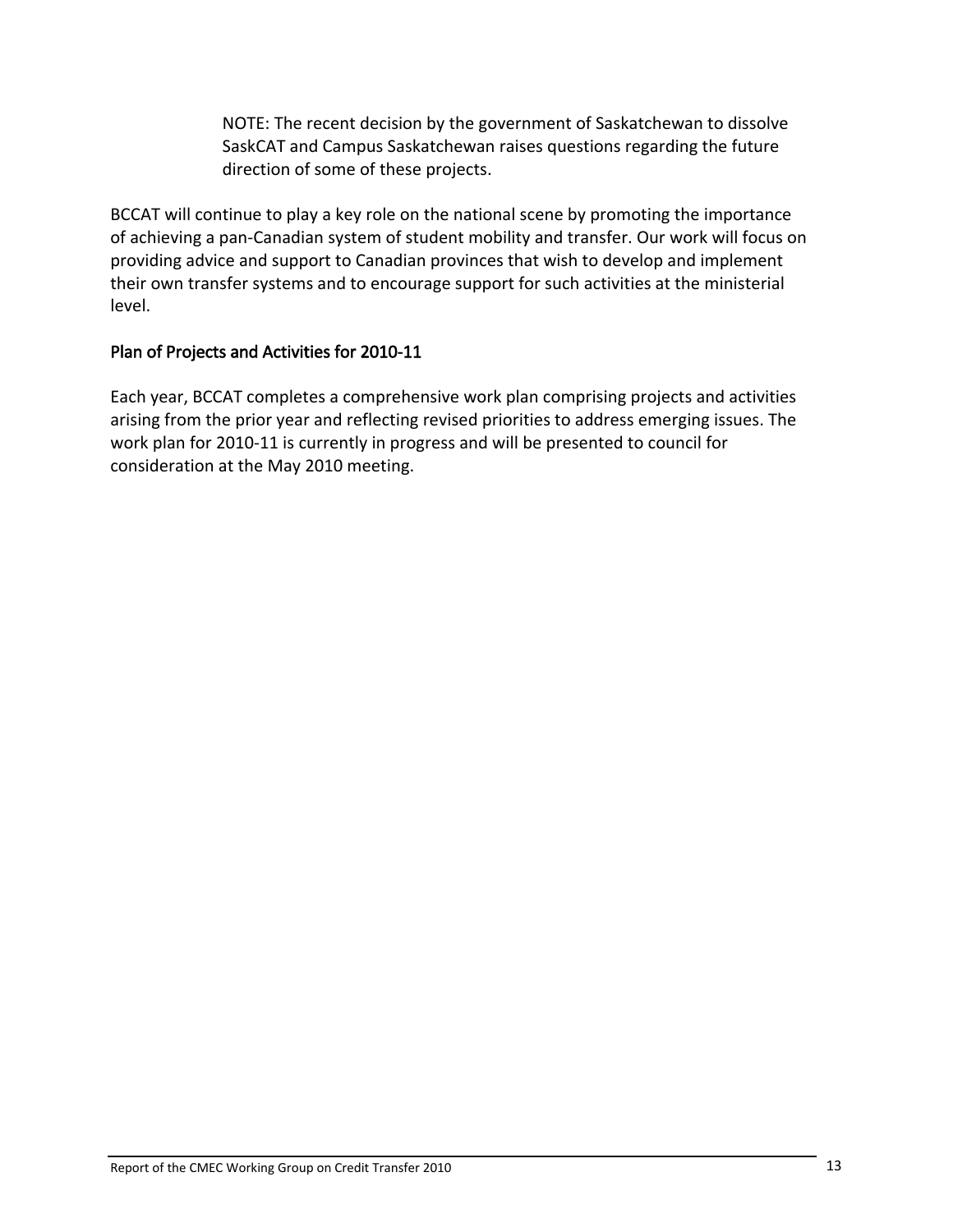#### Manitoba

<span id="page-17-0"></span>The government agency with primary responsibility for coordinating the credit‐transfer system is the Council on Post‐Secondary Education (COPSE). The council acts as an intermediary between postsecondary institutions and the government, and is composed of 11 members, including a chair. Reporting to the council is a staff secretariat of nine civil servants, who undertake activities and projects designed to fulfill the mandate of the council and to meet the goals established by the council and by Manitoba Advanced Education and Literacy. The secretariat also works in consultation with universities and colleges to support council members in the development of policy and financial accountability.

The province's public postsecondary system includes the University of Manitoba, the University of Winnipeg, Brandon University, Red River College, Assiniboine Community College, University College of the North, and the *Collège universitaire de Saint-Boniface*, which includes the *École* technique et professionnelle.

According to its founding legislation, the COPSE mandate includes allocating funding to institutions "with a view to avoiding unnecessary duplication of effort and expense within the post-secondary education system" and "facilitating the implementation of appropriate credit transfer arrangements between universities and colleges."

#### Communication and Adoption of Ministerial Principles

The ministerial principles have been endorsed by COPSE and informally adopted by the public postsecondary institutions.

## Important Developments, 2009‐2010

- Assiniboine Community College and Brandon University formalized Connect 20/20, an articulation agreement that allows for a more seamless transition of students between those institutions. In addition to facilitating credit transfer across a number of areas, Connect 20/20 also represents an important step in improving articulation between college and university programming.
- Winnipeg Technical College and the University of Winnipeg signed a memorandum of understanding whereby the institutions are developing new joint certificate‐ diploma/degree programs in a number of areas, including information technology, theatre and film, and business. While this is another important development in increasing college-university transfers, its greater significance lies in the fact that while Winnipeg Technical College offers some technical/vocational training, its key activity is high-school education. This agreement, therefore, represents an important opportunity to build on the continuum of high‐school‐trades‐degree education.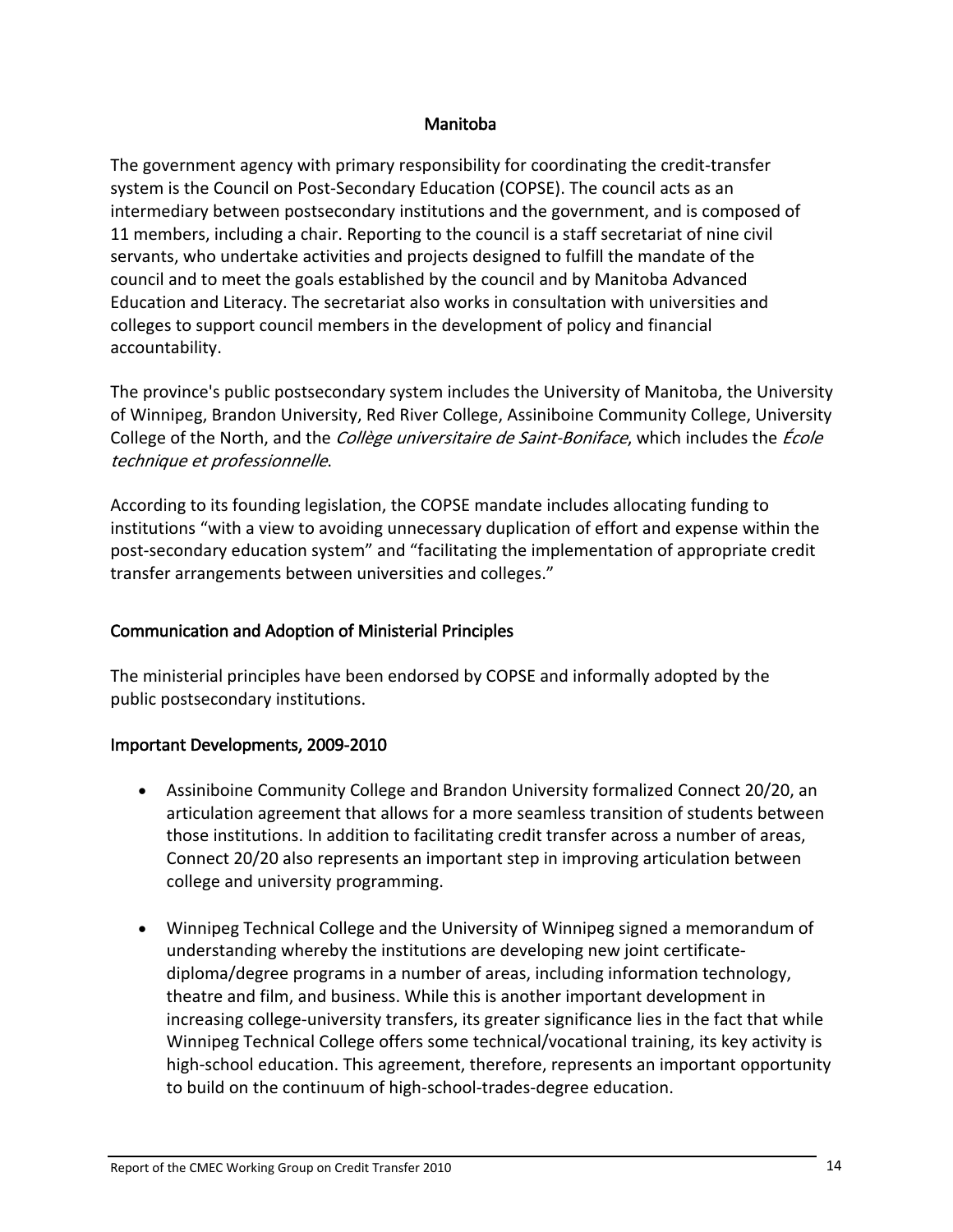- <span id="page-18-0"></span>• In connection with its Growing Through Immigration strategy, Manitoba continues to focus on facilitating recognition of professional education and credentials obtained in other countries. Examples of initiatives that provide credit‐transfer and recognition opportunities to foreign‐trained and internationally educated professionals include the Internationally Educated Engineers Qualification Program introduced at the University of Manitoba in 2003 and the Internationally Educated Nursing Program introduced at Red River College in 2007. Recently, the Labour Market‐Driven Bridge Training Partnerships Initiative was introduced to further the goal of foreign‐credential recognition.
- Under a recent initiative, Assiniboine Community College's Practical Nursing Diploma will include additional study and practicum hours to allow for advanced entry into baccalaureate nursing programs offered through Red River College, the University of Manitoba, and Brandon University. This is an important multi‐institution arrangement to help meet the continuing labour-market need in this area.

#### Priority Areas

While college-university transfer and articulation, foreign-credential recognition, and general efforts to create a more seamless postsecondary continuum will remain priorities, Manitoba will also focus, over the next year or so, on creating a single‐window, publicly accessible source of information about existing and evolving transfer and credit arrangements.

#### Research

Research on credit transfer and articulation, including best practices in other jurisdictions and the relationship between transfer and articulation and quality assurance, is ongoing, and Manitoba remains interested in partnering with other provinces on research in these areas.

## Working Group

Manitoba supports the continuation of CMEC's Working Group on Credit Transfer and endorses the support and attention awarded by CMEC to credit transfer in postsecondary education. The working group should continue because there is much to be shared and learned among provinces and territories.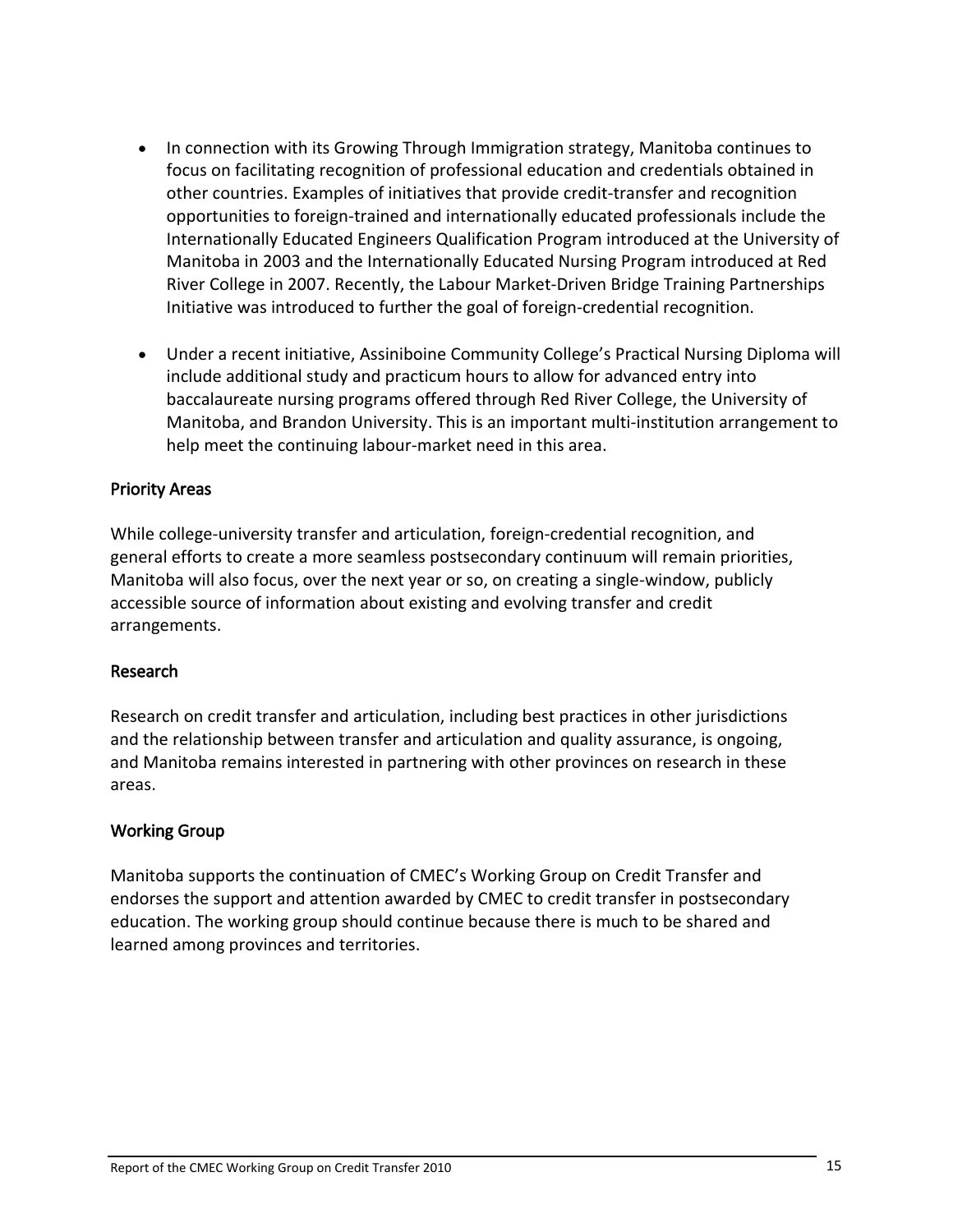#### New Brunswick

#### <span id="page-19-0"></span>Communication of Ministerial Principles

In June 2008, the government of New Brunswick released "Be Inspired. Be Ready. Be Better. – The Action Plan to Transform Post‐Secondary Education in New Brunswick," based on the belief that education is a key element of attaining self-sufficiency for New Brunswick. This action plan for change contains 33 recommendations and, as called for in the action plan, five priority areas for immediate action have been established, one of which is to make credit transfer easier between postsecondary institutions.

Although there has been progress over the years, it is felt by the New Brunswick government that the time has come to advance a more coordinated practice with regard to credit transfer, prior‐learning assessment, and foreign‐credential recognition.

#### Adoption of Ministerial Principles

In August 2009, a provincial working group composed of registrars from postsecondary institutions was established to explore the possibility of developing a common Web portal for credit transfer. Taking into consideration other recommended initiatives, the working group was transformed into a temporary committee, referred to as the New Brunswick Committee on Admissions and Transfer (NBCAT), to focus on the following key priorities for the 2009‐10 fiscal year:

- develop a common Web portal;
- explore three potential transfer and articulation pilot projects between NB colleges and universities in the fields of business, engineering, and nursing;
- recommend a provincial coordination mechanism that will facilitate prior‐learning assessment and recognition (PLAR) in New Brunswick;
- recommend a long‐term NBCAT operational plan, to be implemented in 2010‐11.

#### Three‐Year Framework for Action

A proposed long‐term operational plan for a New Brunswick Council on Articulations and Transfer (also NBCAT) has been developed. NBCAT will be a participatory council of the Department of Post‐Secondary Education, Training and Labour.

NBCAT will serve as a body through which stakeholders will work cooperatively, province‐ wide, for the benefit of learners to ensure smooth inter-institutional transitions and effective transferability of courses and/or programs. In addition, NBCAT will promote the appropriate and effective use of PLAR, with a link to international credential and competency assessment to support learners in their postsecondary experiences and labour‐ market integration.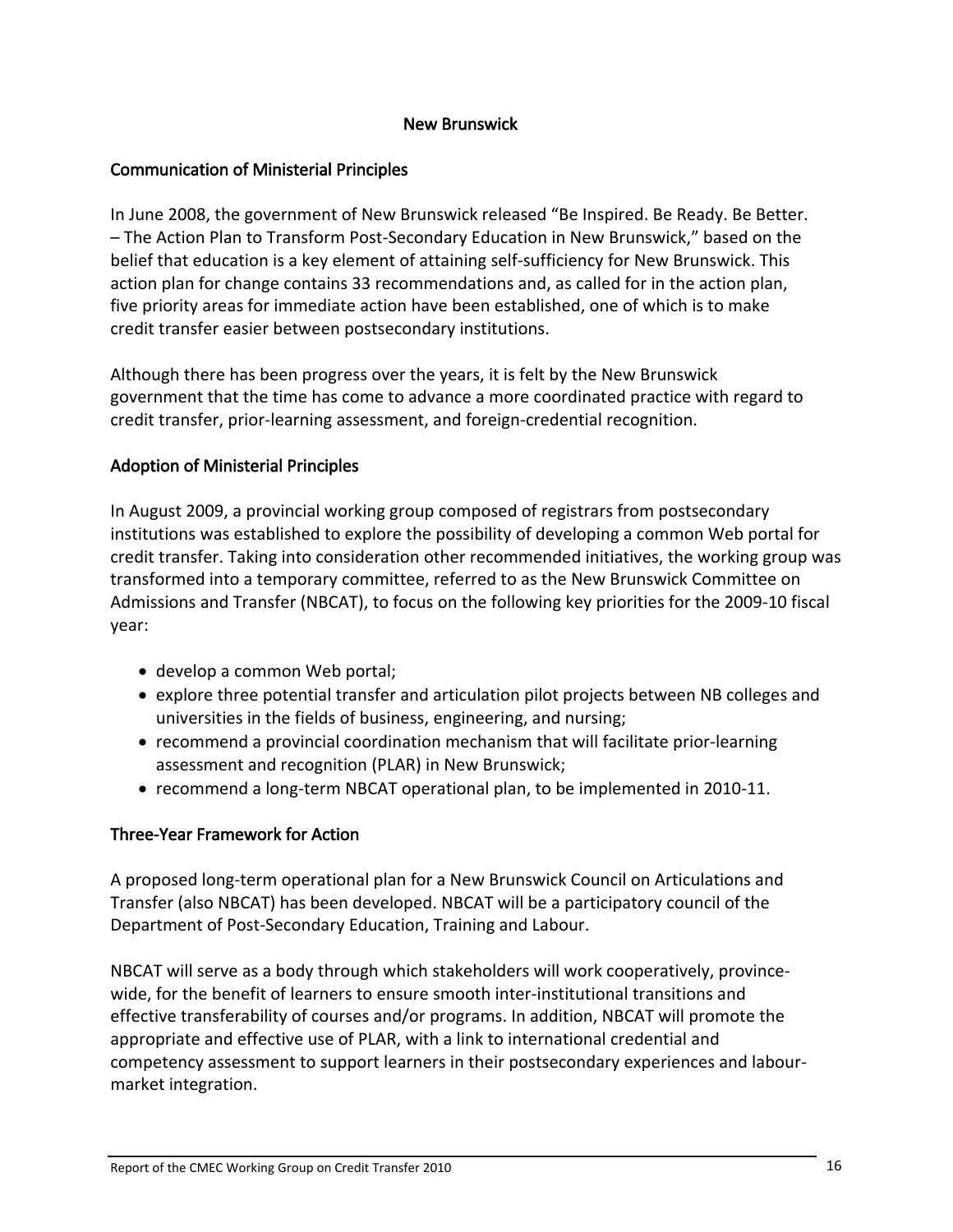#### <span id="page-20-0"></span>Priority Action Areas

An Atlantic credit‐transfer memorandum of understanding (MOU) was signed in September 2009 by both the Association of Atlantic Universities (AAU) and the Atlantic Provinces Community College Consortium (APCCC).

The MOU is a commitment to ensure that students receive maximum benefits from postsecondary education. The MOU also recognizes that member institutions are responsible for overall evaluation and programming, and will make these decisions based on their institutional standards.

The NBCAT provincial Web portal, to be launched in 2010, will simplify the accessibility of credit ‐transfer information for institutions and New Brunswickers for the benefits of increased access to both credit transfer and recognition of prior learning. This portal will simplify service provision for institutions while ensuring timely service based on a quality‐assurance model.

Three NBCAT subcommittees have been established to explore potential articulation agreements in the fields of business, engineering, and nursing.

#### Research

NBCAT will be undertaking research that will help inform and shape policy and practice.

New Brunswick fully supports the research‐agenda strategy developed by the CMEC Working Group on Credit Transfer. New Brunswick remains committed to sharing best practices in credit transfer at the pan‐Canadian level and supports and participates in the work of the Pan‐Canadian Consortium on Admissions and Transfer (PCCAT).

#### Working Group

New Brunswick supports the continuation of the CMEC Working Group on Credit Transfer and will continue to work to enhance and develop credit‐transfer agreements in the province of New Brunswick.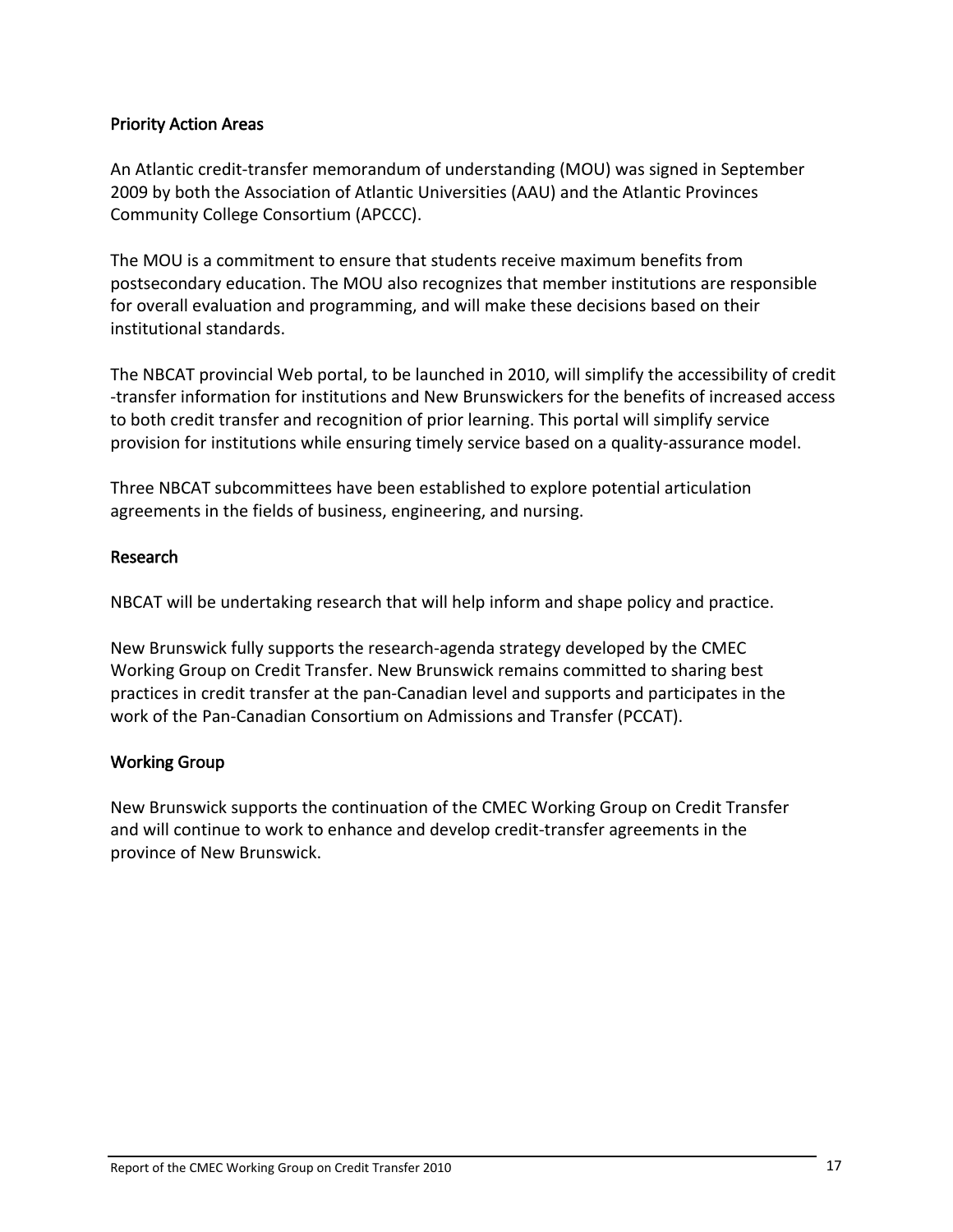#### Newfoundland and Labrador

#### <span id="page-21-0"></span>Communication of Ministerial Principles

Newfoundland and Labrador has a credit‐transfer mechanism between Memorial University (Memorial) and College of the North Atlantic (CNA) that has existed for more than 20 years.

New agreements are signed between our public postsecondary institutions and those in other parts of Canada and internationally on a regular basis. A number of transfer and partnership agreements have been established through the Qatar Campus of CNA in the Middle East. One of the recent agreements at CNA has been with Indiana University‐Purdue University Indianapolis for engineering-technology programs. These transfer agreements are published annually in the Transfer Guide. The 16<sup>th</sup> edition of the Transfer Guide is now available in print and on-line ([www.ed.gov.nl.ca/edu/postsecondary/transferguide/index.html](http://www.ed.gov.nl.ca/edu/postsecondary/transferguide/index.html)) for the 2009‐10 academic year.

The Transfer Guide provides students with an established course-by-course precedent guide, as well as program/block credit‐transfer agreements. The guide also provides information about the public postsecondary system, institutional transfer policies, and programs and courses linked to high schools.

Memorial University and CNA recently joined with other Atlantic colleges and universities in the signing of a memorandum of understanding through the Atlantic Provinces Community College Consortium (APCCC) to strengthen transferability and mobility within Atlantic Canada and to ensure that students receive maximum benefits from postsecondary education in the region. The memorandum of understanding was signed by 22 institutions in Atlantic Canada.

## Adoption of Ministerial Principles

Newfoundland and Labrador supports CMEC's Ministerial Statement on Credit Transfer in Canada, and has shared this statement of principles with Memorial University and College of the North Atlantic.

#### Three‐Year Framework for Action

In 2005, the government released "Foundations for Success: White Paper on Public Post‐ Secondary Education." This policy document was commissioned as part of the government's continued commitment to provide affordable and accessible postsecondary education opportunities. This document has resulted in a number of areas of collaboration in the public postsecondary‐education system focusing on shared program areas of Memorial University, College of the North Atlantic, and the Department of Education.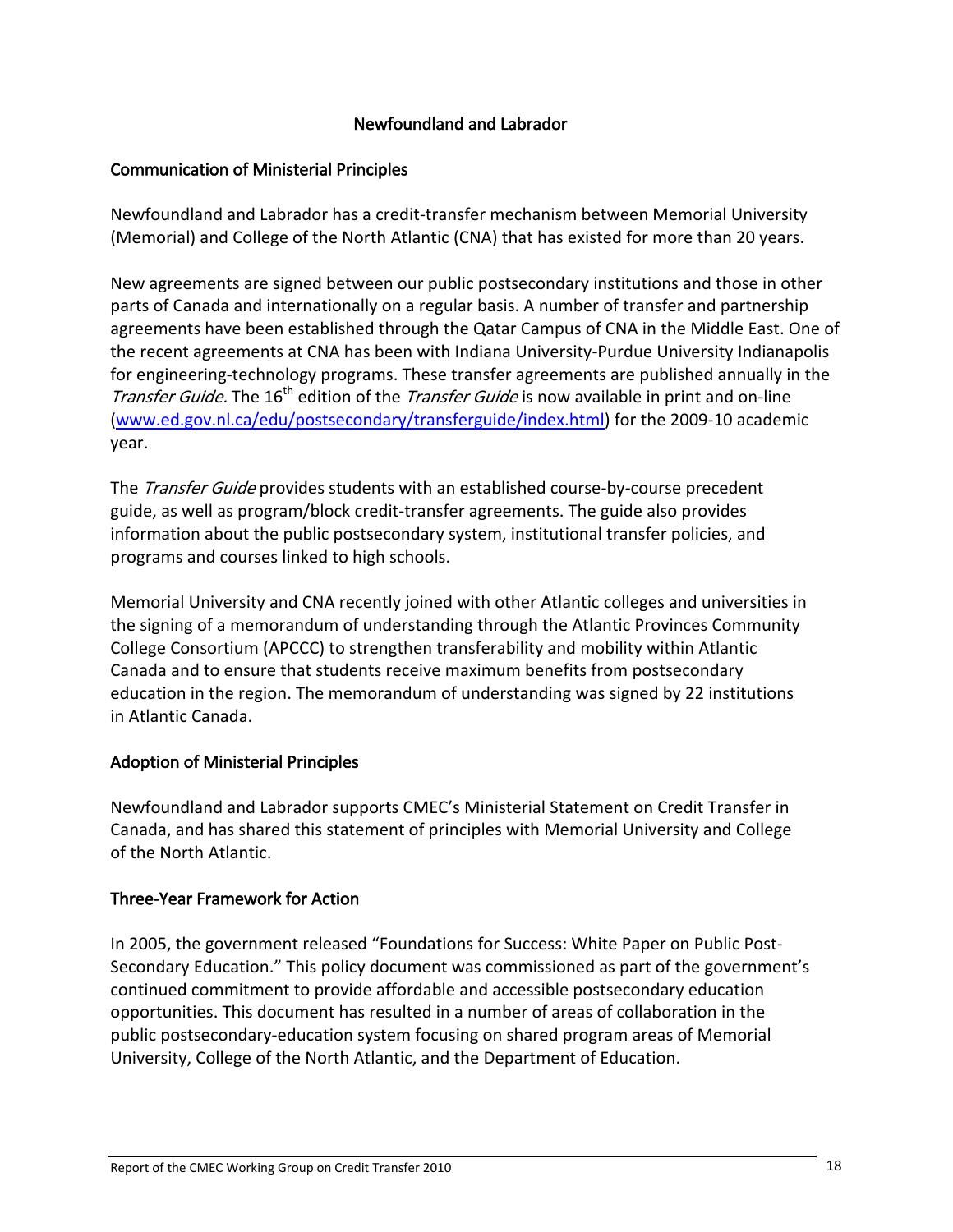<span id="page-22-0"></span>In 2007, the skills task force All the Skills to Succeed was mandated by government to identify future skills requirements and skills gaps, as well as their potential impact on the provincial economy, and to identify and develop strategies to respond to these training and educational needs by maximizing workforce development. This strategic direction has resulted in significant advances in postsecondary education in the province.

#### Priority Action Areas

Priority action areas will be identified by the Department of Education as part of its strategic planning process, and priority action items regarding credit transfer and articulation continue to be highlighted in the government's policy direction.

#### Research

Research directions will be determined by the Department of Education as part of its strategic planning process, and research initiatives are continuing at postsecondary institutions.

#### Working Group

Newfoundland and Labrador supports the continuation of the CMEC Working Group on Credit Transfer because it provides a valuable forum for jurisdictions to work together toward enhancing credit-transfer opportunities across Canada. NL supports CMEC's efforts in promoting and supporting a pan‐Canadian approach to credit transfer and continues to participate in the Pan‐Canadian Consortium on Admissions and Transfer (PCCAT).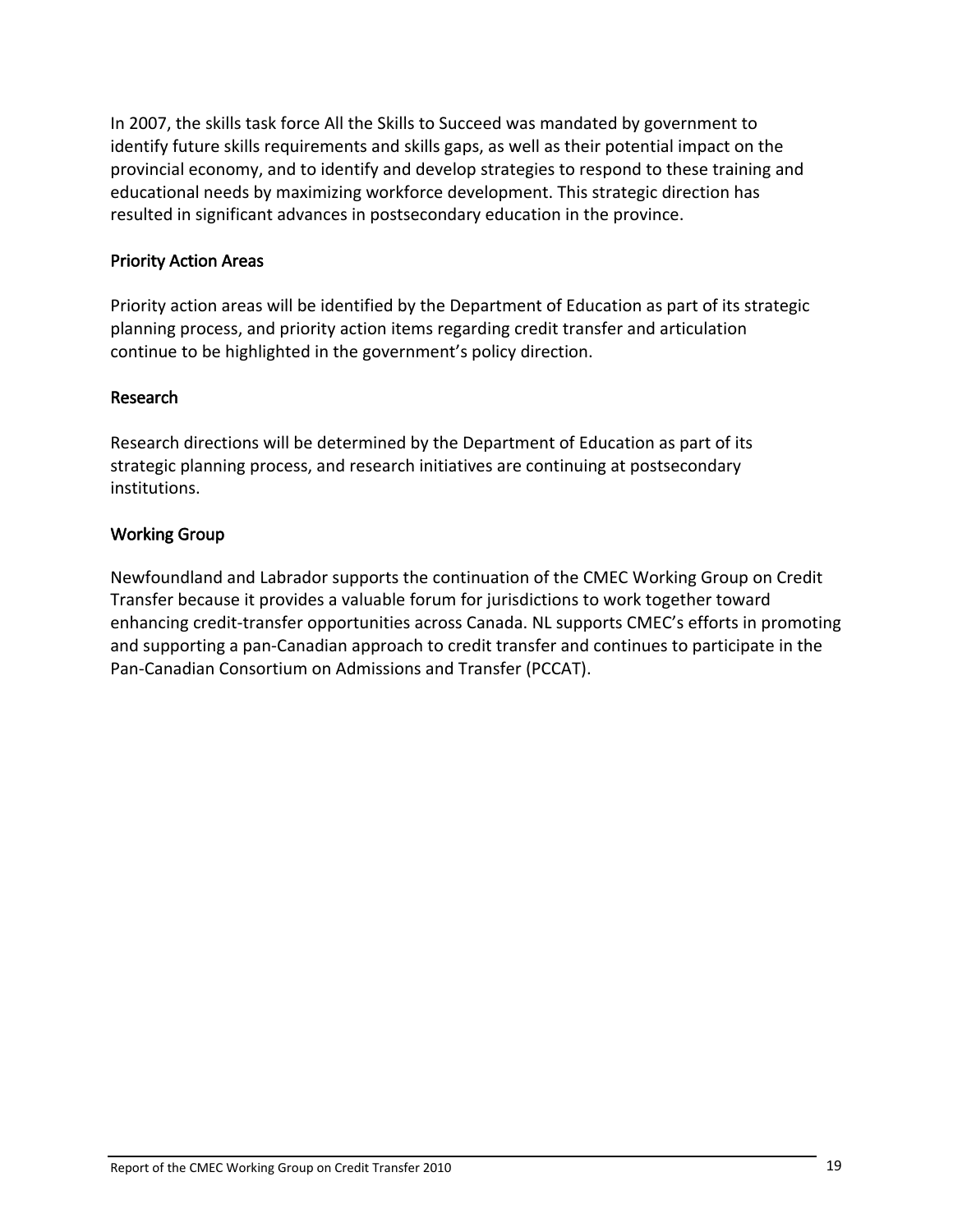#### Northwest Territories

#### <span id="page-23-0"></span>Communication of Ministerial Principles

Although the Department of Education, Culture and Employment supports the principles outlined in the Ministerial Statement on Credit Transfer in Canada, the ministerial principles have not been formally communicated or adopted.

#### Adoption of Ministerial Principles

Aurora College, the only public postsecondary institution in Northwest Territories, is aware of the principles and agrees with their intent.

#### Three‐Year Framework for Action

Northwest Territories and Aurora College continue to work toward the goal of increased partnerships and credit‐transfer agreements with other jurisdictions. Aurora College will continue to articulate its programs as broadly as possible. The college is a member of the Alberta Council on Admissions and Transfer (ACAT) and attends pan‐Canadian articulation meetings through the Association of Canadian Community Colleges. For degree programs, the college works directly with degree‐granting institutions. At an international level, the college works with member institutions of the University of the Arctic for transfer credits.

#### Priority Action Areas

Aurora College's general priority is to ensure that its students are able to transfer to other postsecondary institutions in a seamless manner. The college has an ongoing process of working on articulation agreements. The college's small student population, relative to that of other Canadian jurisdictions, makes it challenging to provide the range of programming possible in larger jurisdictions; partnerships and transfer agreements are thus essential to meet the needs of Northwest Territories residents and employers for postsecondary education.

#### Working Group

Northwest Territories supports the efforts by CMEC, the provinces and territories, and postsecondary institutions to enhance credit transfer within and among jurisdictions. A pan‐ Canadian credit transfer system would benefit all concerned. The territorial jurisdictions would stand to benefit from a CMEC‐sponsored pan‐Canadian protocol on college‐university transferability. Northwest Territories would benefit from continuing efforts by CMEC to undertake further research into the effectiveness and fairness of current systems of credit‐ transfer recognition.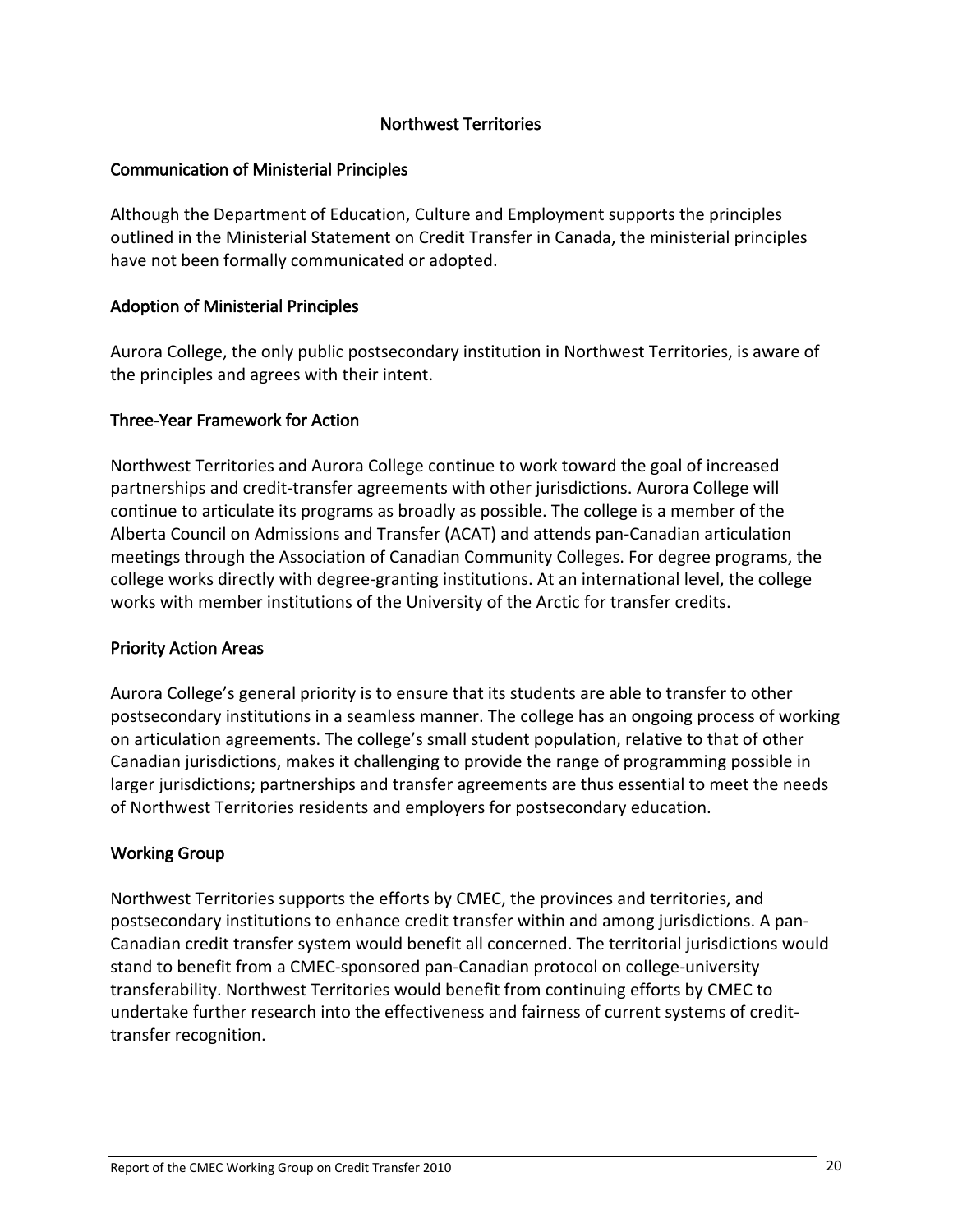#### Nova Scotia

#### <span id="page-24-0"></span>Communication of Ministerial Principles

Public postsecondary institutions in Nova Scotia are aware of the Ministerial Statement on Credit Transfer in Canada.

#### Adoption of Ministerial Principles

The Ministerial Statement on Credit Transfer in Canada has been reviewed and Nova Scotia is in support of the adoption of the principles.

#### Three‐Year Framework for Action

All Nova Scotian universities and the Nova Scotia Community College continue to increase the number of institutions recognized (both college and university) and number of credit equivalencies recognized and accepted. Some institutions have, and others are moving toward, an on‐line equivalency list for prospective students to review. Others are developing articulation agreements with colleges with the intent to promote the credits offered for graduates of the respective diploma programs of such institutions. The Nova Scotia Community College continues to follow the *Guide to Block Transfer Agreements* prepared by the Atlantic Provinces Community College Consortium. The province supports any actions to increase credit‐transfer arrangements/agreements between the university and the community-college systems and among institutions in this province and in other jurisdictions.

#### Priority Action Areas

The New Brunswick‐Nova Scotia Partnership Agreement on Regulation and the Economy (PARE), signed by the premiers of New Brunswick and Nova Scotia in February 2009, recognizes the complete transferability of community‐college and university credits as an initiative to promote in the two provinces. This agreement may expand to include partnerships with Prince Edward Island and Newfoundland and Labrador. Credit‐transfer arrangements and articulated programs are expanding within the system and throughout the Maritime/Atlantic region. Opportunities for further initiatives are ongoing.

#### Working Group

Nova Scotia supports the continuation of the CMEC Working Group on Credit Transfer.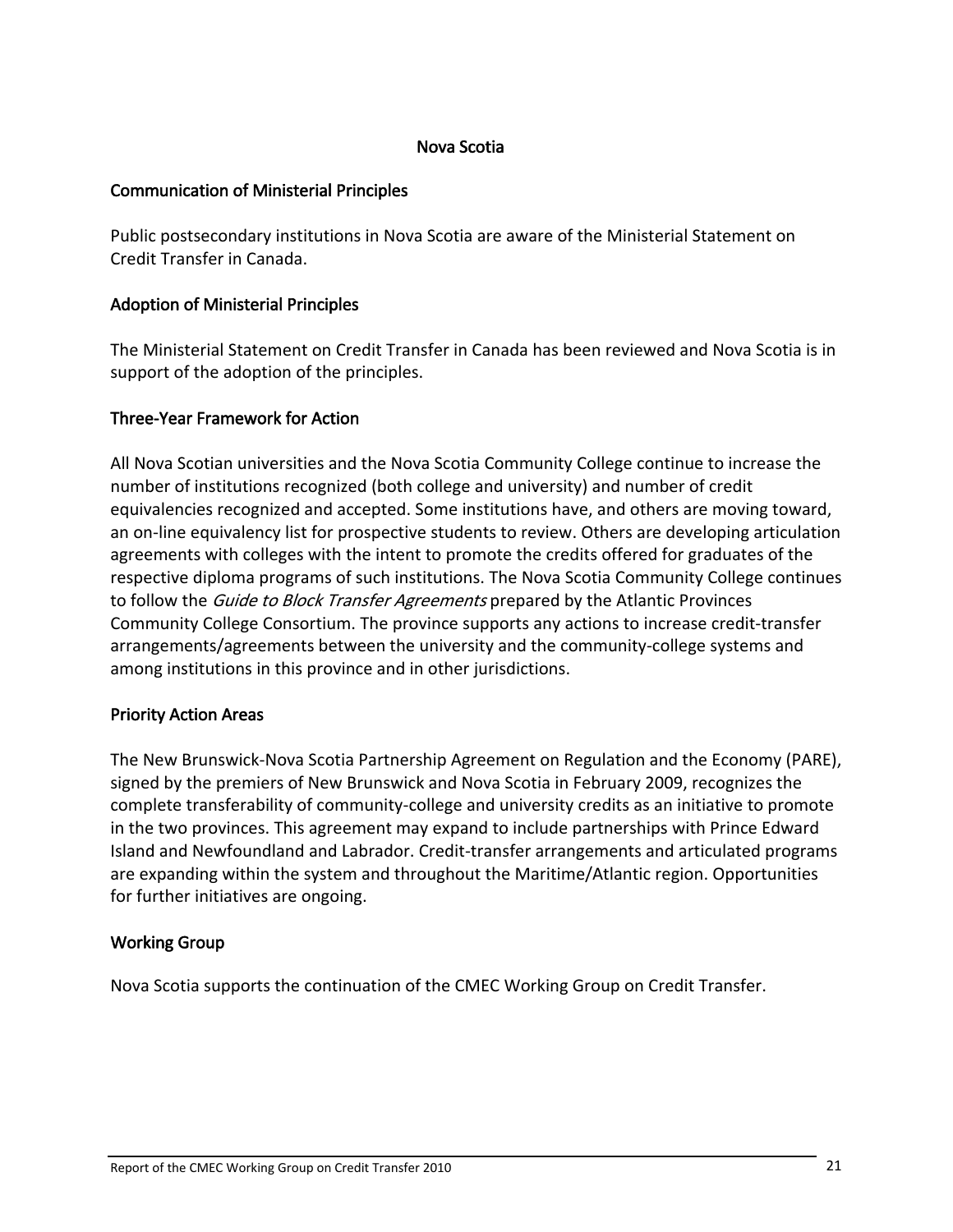#### Nunavut

#### <span id="page-25-0"></span>Communication of Ministerial Principles

Nunavut is implementing its Adult Learning Strategy, which was tabled in the legislature in November 2006 and jointly released with Nunavut Tunngavik Incorporated. The strategy contains principles and recommendations that focus on quality assurance and credit transfer. As part of the work, we are paying attention to ensure that Nunavut's strategies are consistent with the principles of CMEC. At this time, Nunavut does not have a credit‐ transfer agency, although terms of reference have been prepared for a territorial coordinating body that will consider, among other issues, credit transfer.

#### Adoption of Ministerial Principles

Nunavut, in its Adult Learning Strategy, has adopted the basic Inuit societal values of Inuit Qaujimajatuqangit, as well as basic tenets arising from the ministerial principles; however, as there is no credit‐transfer agency, the principles have not been completely adopted in Nunavut. Furthermore, certain objectives are foundational to the Adult Learning Strategy and the development of a credit‐transfer approach. These objectives include: promoting greater cooperation and collaboration among agencies involved in education and training in Nunavut (e.g., developing partnerships that are consistent with the goals established for Nunavut's development) and fostering and promoting the active involvement of Inuit in developing Nunavut's economy.

## Three‐Year Framework for Action

Nunavut has identified many issues associated with the Adult Learning Strategy. Strategies proposed to deal with those issues include developing a Nunavut program for prior learning assessment and recognition (PLAR), including a system of credit recognition and transfer, and introducing a mature high‐school‐graduation diploma, which would become the benchmark for entry into postsecondary and adult programs. This work is being undertaken within the general framework of the Adult Learning Strategy.

#### Priority Action Areas

Along with the items listed under the Three‐Year Framework for Action above, Nunavut is reviewing the *Public Colleges Act*, and passed a new *Education Act* in 2008. Regulations and specific policies and protocols associated with the *Education Act* are being developed, and are expected to have an impact on quality assurance and credit transfer. Nunavut is also focusing on building a strong network and process to improve quality assurance and support credit transfer. Nunavut is involved in credit transfer as it relates to the University of the Arctic, a circumpolar institution involving Canada.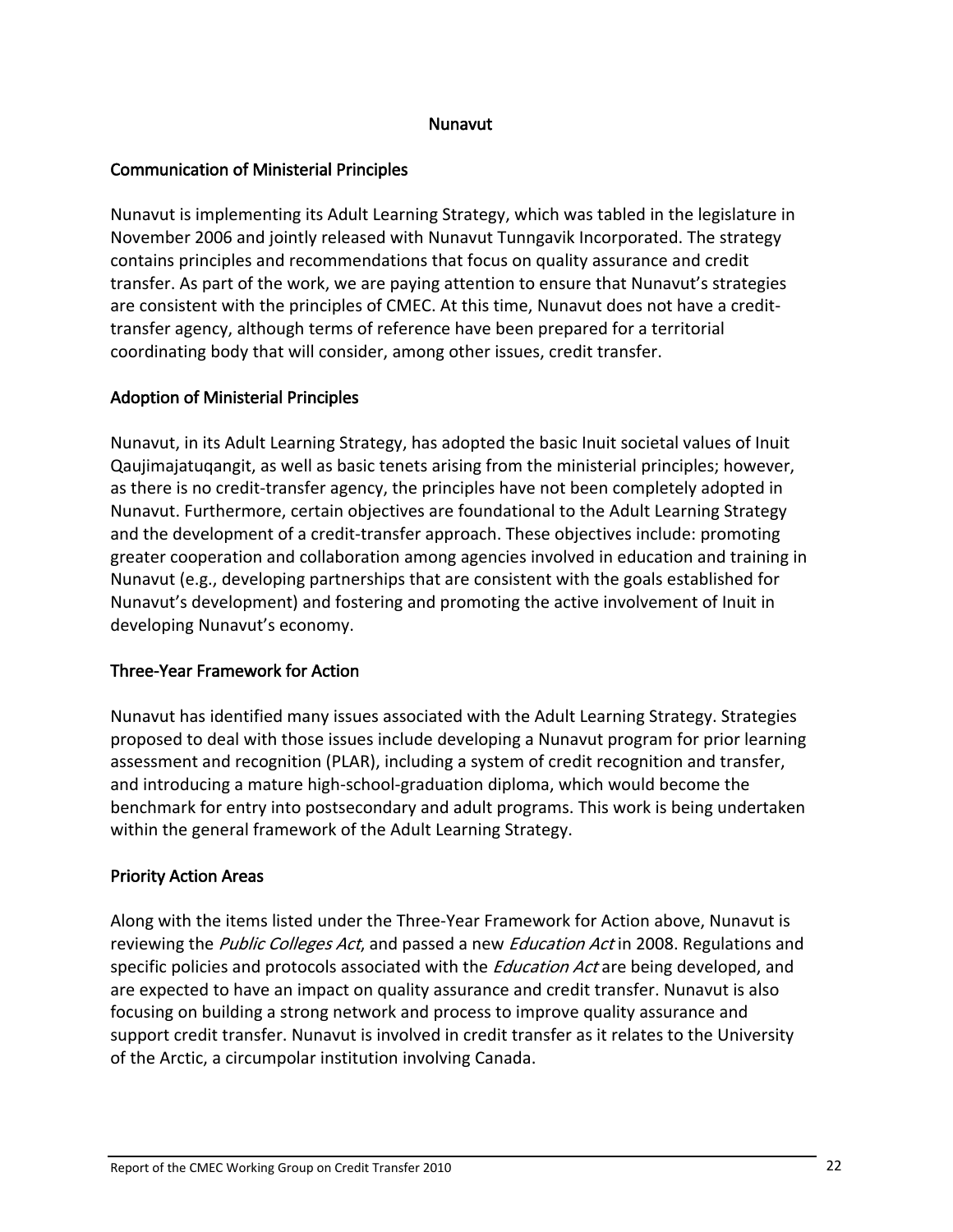#### <span id="page-26-0"></span>Research

Nunavut supports the research agenda for the working group, especially as we look toward developing our credit‐transfer agency/mechanism.

#### Working Group

Nunavut supports the need for the CMEC Working Group on Credit Transfer. A senior staff for adult learning will be identified as the working group member. Nunavut is working toward an integrated system that supports credit recognition and transfer.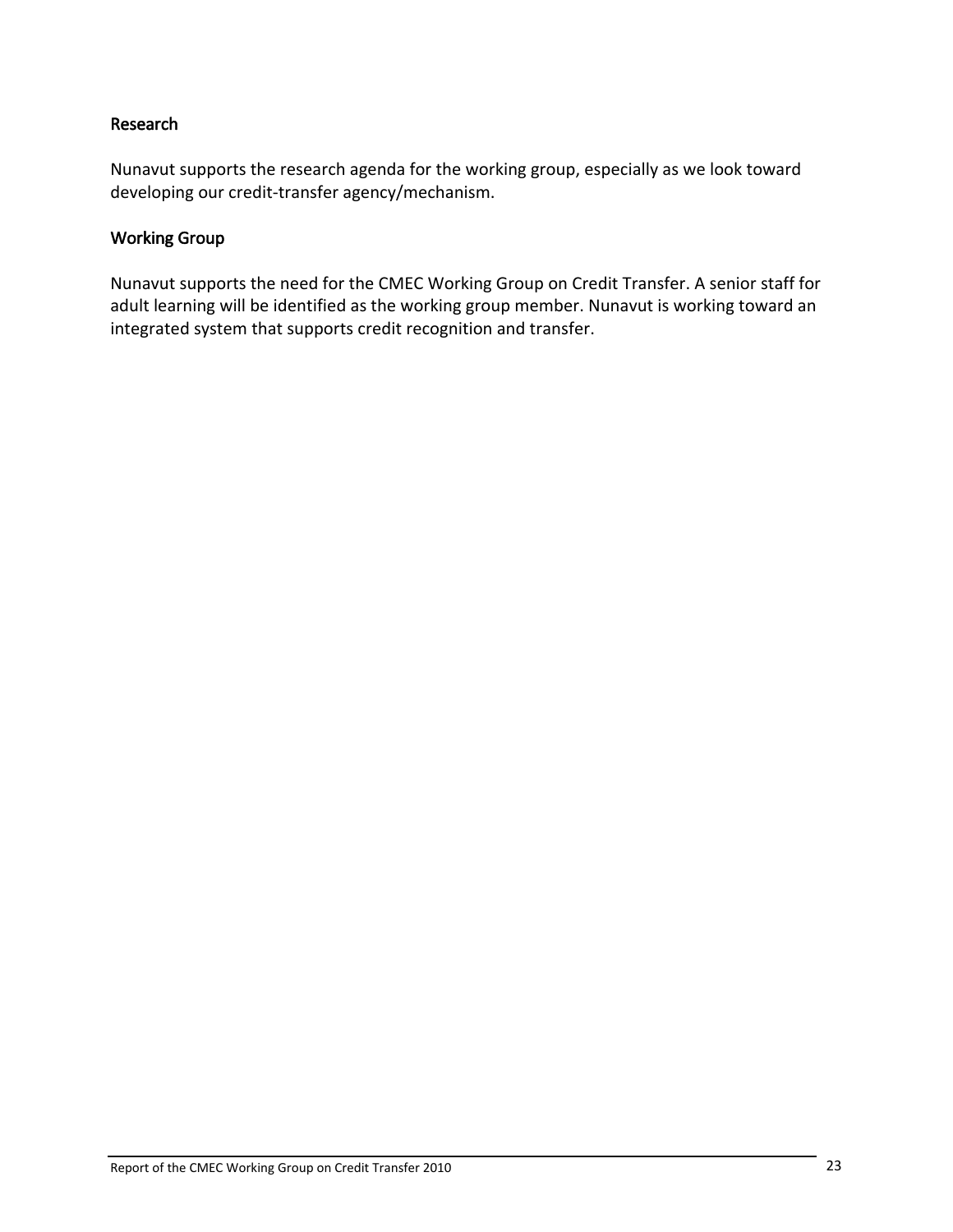#### Ontario

#### <span id="page-27-0"></span>Communication and Adoption of Ministerial Principles

Following ministers' endorsement of the Ministerial Statement on Credit Transfer in Canada in October 2002, the Deputy Minister of Training, Colleges and Universities distributed the principles to executive heads and presidents of all provincially assisted colleges and universities in Ontario. In his communication to postsecondary institutions in October 2002, the deputy minister asked that the statement be circulated widely within each postsecondary educational institution.

#### **Overview**

The College‐University Consortium Council (CUCC) was established in 1996 to facilitate, promote, and coordinate joint education and training ventures that aid the transfer of students from sector to sector; facilitate the creation of joint programs between colleges and universities; and further the development of a more seamless continuum of postsecondary education in Ontario.

As part of its responsibilities, CUCC maintains the *Ontario College-University Transfer Guide* (OCUTG), [www.ocutg.on.ca](http://www.ocutg.on.ca/), which provides an on‐line searchable database describing credit‐ transfer agreements between Ontario's colleges and universities. CUCC maintains an up‐to‐date analysis of the over 300 transfer agreements in the OCUTG, identifying the nature of the partnership, type of credit granted, conditions for receiving credit, and application of credits to programs.

To assist Ontario residents in understanding the postsecondary‐education system in the province, CUCC has developed a conceptual map designed to help stakeholders to understand the relationships and pathways among programs, institutions, and sectors. This map identifies both admissions and transfer pathways within credential levels, as identified in the Ontario Qualifications Framework for postsecondary education.

CUCC also engages in research related to transfer policies and practices in order to identify best practices that may assist institutions in the development of more seamless pathways between the two postsecondary‐education sectors.

#### Advances in Transfer and Articulation Projects

The Ministry of Training, Colleges and Universities (MTCU) continues to fund pilot projects and other innovative strategies designed to further college-university collaboration and the establishment of a more seamless postsecondary‐education system in the province. These projects are managed by CUCC.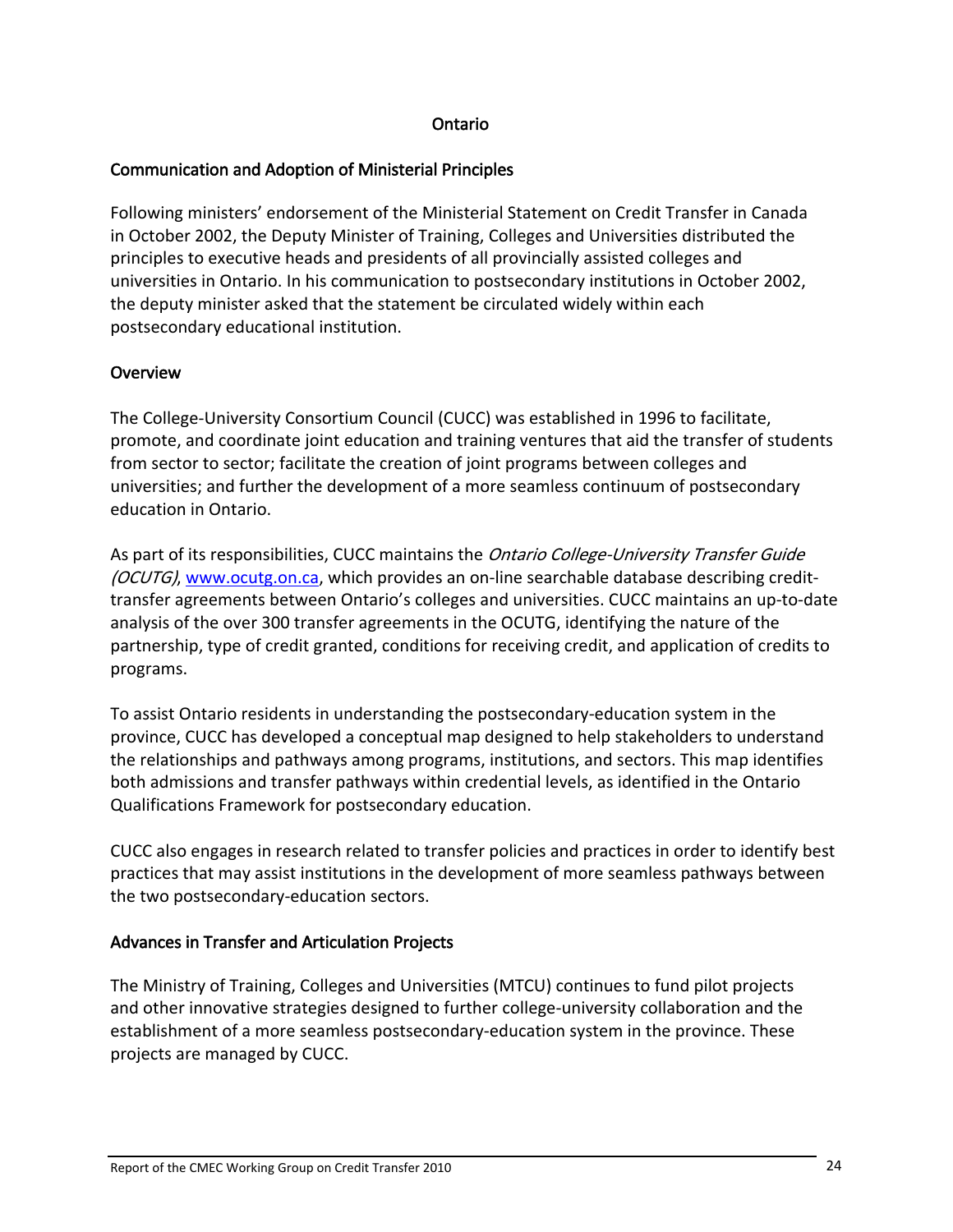- In 2006-07, MTCU awarded \$3 million to CUCC as part of the provincial Change Fund Initiative to develop new articulation agreements. Twelve projects, covering a range of initiatives from collaborative college‐university program development to bilateral transfer agreements to multilateral direct‐entry degree‐completion agreements, were selected for funding in the first two phases of the initiative. Two significant advances in transfer practice in Ontario resulted from these projects:
	- o Three pilot projects analyzed the content of provincial program standards for specific public college programs in order to establish block transfer credit for program graduates into high‐affinity baccalaureate‐degree programs. This strategy resulted in transfer pathways that could be extended to all college graduates of the relevant diploma programs offered at several colleges, providing significantly greater student access to these pathways.
	- o Another project identified course equivalencies from college general‐arts and science/liberal‐arts programs to university degree programs in arts, social science, and science. This project also piloted strategies to support transfer students in their transition from college to university and explored the use of dual‐credit delivery of courses to maximize the amount of transfer credit available to students in the project.
- Based on these advances in transfer pathways, in 2009, CUCC identified several college program areas from which a significant number of students go on to degree programs in universities. CUCC invited institutions to indicate their interest in developing block transfer agreements based on provincial program standards that would articulate system-wide transfer pathways between these college programs and high-affinity degree programs at participating universities. CUCC also invited institutions to indicate their interest in participating in the development of an efficient means by which to identify courses in arts and sciences that could be recognized by individual universities as established university transfer curriculum and that could be offered by colleges as part of general‐arts and science/liberal‐arts diploma programs, or as general‐education electives.
- As a result, three projects were funded under the 2009 Change Fund Initiative. All projects involve multiple universities. Two focus on building transfer pathways from the provincial program standards established for college programs, with the result that newly developed diploma‐to‐degree pathways will apply to graduates of all programs that offer the respective diploma programs. The third project focuses on the development of university transfer curriculum to support the successful transition from college general‐arts and science programs to related university degree programs.

CUCC is in the process of enhancing the OCUTG to include pathways from college diplomas to college degrees and to provide greater clarity on transfer pathways for students who are planning their postsecondary education.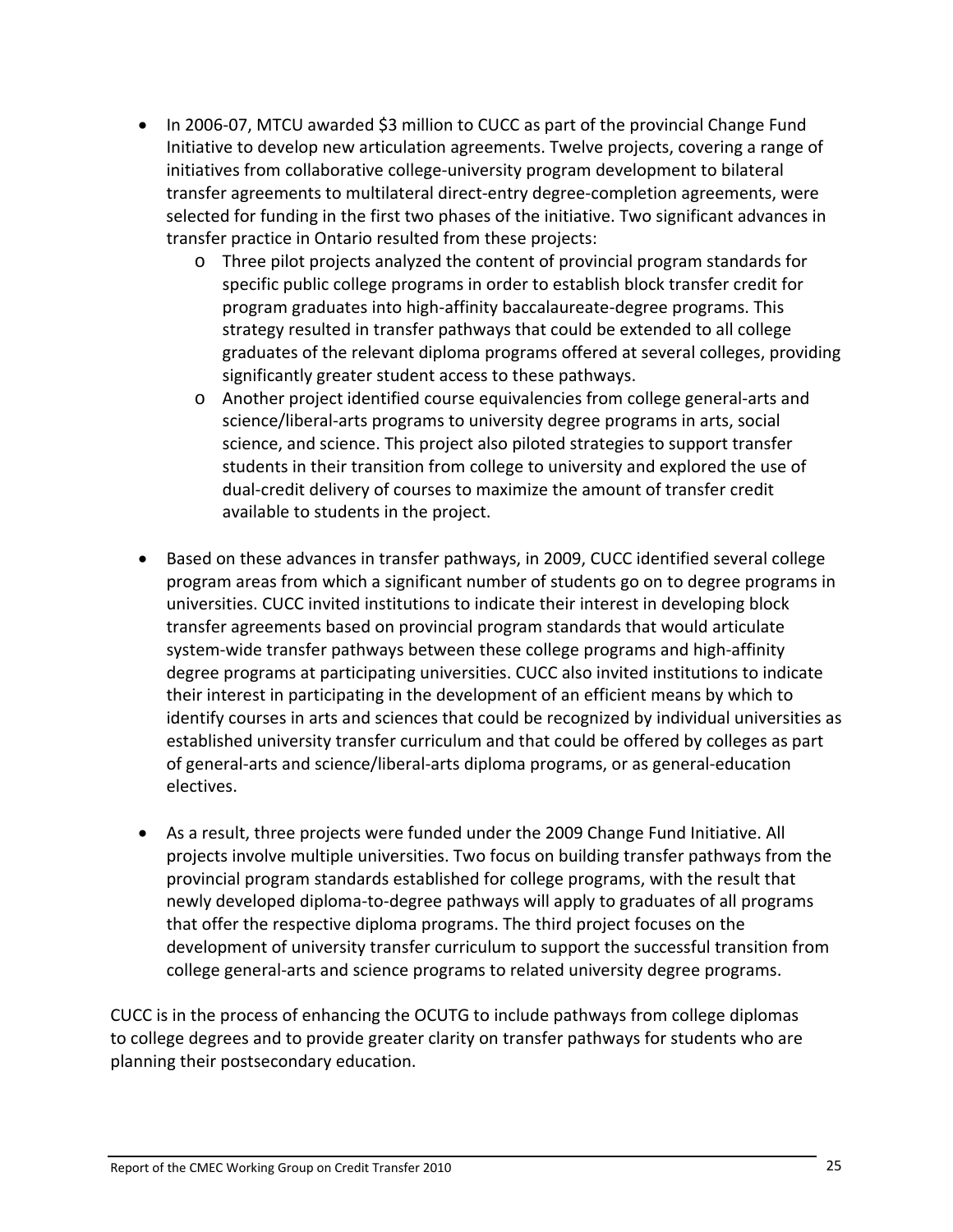#### <span id="page-29-0"></span>Priority Action Areas

The 2010 Ontario budget confirmed Ontario's commitment to postsecondary education and student mobility through the announcement of the Open Ontario Plan. The budget announced that as part of this plan, commitments to postsecondary education include improving students' ability to navigate Ontario's postsecondary system by providing additional resources to support the implementation of a credit‐transfer system.

Work to develop and design a made‐in‐Ontario credit‐transfer system began in spring 2009, when a steering committee and a working group, both chaired by the Ministry of Training, Colleges and Universities, were established to support its policy development, design, and implementation.

Both the steering committee and the working group include representation from Colleges Ontario, the Council of Ontario Universities, and three student organizations. The working group also includes representation from CUCC.

Significant progress has been made to date, including the development of shared principles, a vision, and key features of the system, all of which have been supported by all stakeholder groups and will form the basis upon which the system will be built.

The 2010 Ontario budget supports work done to date by announcing Ontario's commitment to provide additional resources to support the successful implementation of the new credit‐ transfer system.

It is anticipated that the new credit‐transfer system will be phased in on a multi‐year basis, with a view to its full implementation within the context of Ontario's five-year Open Ontario Plan.

The ministry will continue to support province-wide projects in support of increased pathways between postsecondary credentials and institutions consistent with the new provincial credit‐ transfer system. The ministry will also support activities related to the articulation of transfer opportunities from college to college and from university to university.

#### Research

CUCC has undertaken an analysis of credit‐transfer policies, practices, frameworks, and student resources in over 60 jurisdictions and a review of literature related to credit transfer between colleges and universities. Summaries of "best practices" and "barriers to transfer" were developed from the jurisdictional analysis and literature review, and key characteristics of various models were summarized.

CUCC also published two reports related to transfer students' success at York (2008) and Nipissing (2007) Universities; an evaluation of the implementation of the college‐university collaborative nursing programs (2007); and an analysis of the mobility of college graduates into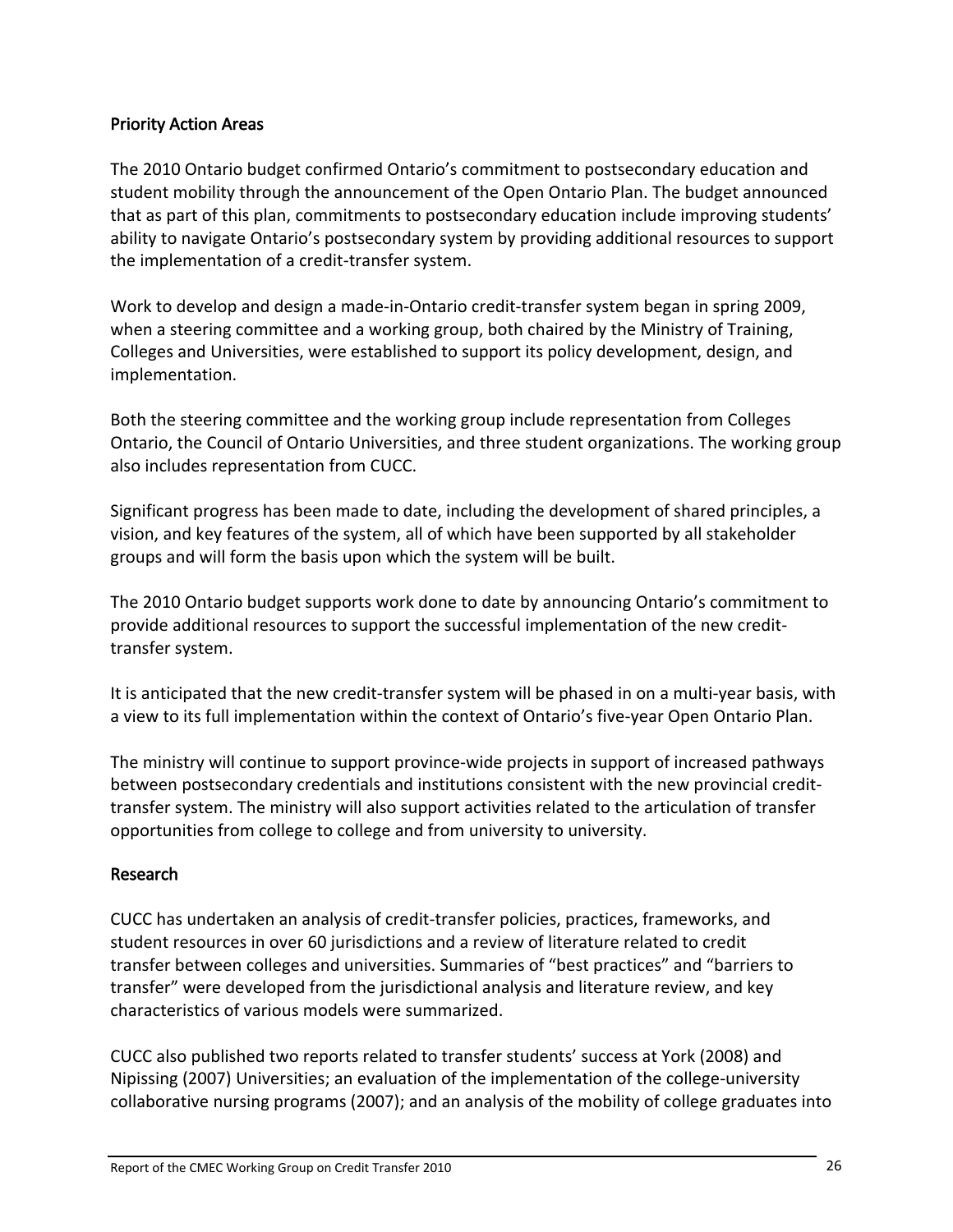<span id="page-30-0"></span>university programs between 2002 and 2007 (2007). The council also developed a brochure highlighting examples of college‐university partnership successes (2008). All documents can be found at [http://www.cuccontario.ca/\\_bin/publications/reports.cfm](http://www.cuccontario.ca/_bin/publications/reports.cfm).

In February 2009, the Higher Education Quality Council of Ontario (HEQCO) released a report entitled "Degrees of Opportunity: Broadening Student Access by Increasing Institutional Differentiation in Ontario Higher Education" [\(http://www.heqco.ca/SiteCollectionDocuments/](http://www.heqco.ca/SiteCollectionDocuments/%0BDegrees%20of%20Opportunity.pdf) [Degrees%20of%20Opportunity.pdf](http://www.heqco.ca/SiteCollectionDocuments/%0BDegrees%20of%20Opportunity.pdf)). The report examines various options to expand degree‐ granting opportunities in Ontario, including a discussion of options designed to facilitate inter‐ institutional transfer.

Another recently released HEQCO report is entitled "Making College‐University Cooperation Work: Ontario in a National and International Context" ([http://www.heqco.ca/SiteCollectionDocuments/Making%20College](http://www.heqco.ca/SiteCollectionDocuments/Making%20College-University%20Cooperation%20Work.pdf)‐University% [20Cooperation%20Work.pdf](http://www.heqco.ca/SiteCollectionDocuments/Making%20College-University%20Cooperation%20Work.pdf)). The report examines the conditions that support successful institutional cooperation, the level of success of college‐university partnerships in Ontario to date, and how the results of Ontario's approach to college-university relationships differ from those of jurisdictions with a system-wide approach to promoting student transfer.

#### Working Group

Ontario continues to fully participate in the CMEC Working Group on Credit Transfer and the Pan‐Canadian Consortium on Admissions and Transfer (PCCAT).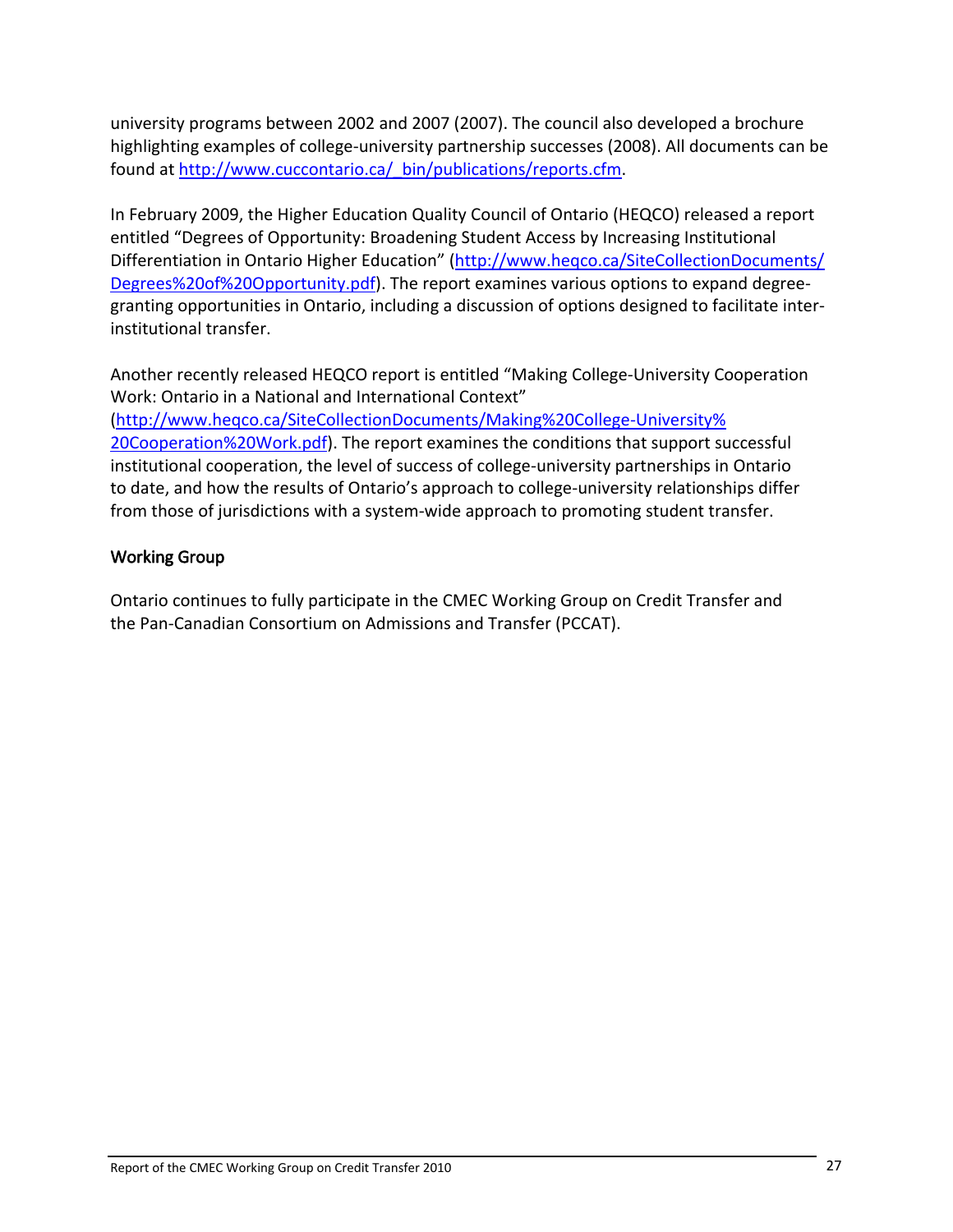#### Prince Edward Island

#### <span id="page-31-0"></span>Communication of Ministerial Principles

The ministerial principles have been distributed to the University of Prince Edward Island (UPEI) and Holland College (HC).

#### Adoption of Ministerial Principles

Both provincial postsecondary institutions are aware of the principles and agree with the intent.

#### Three‐Year Framework for Action

We have ongoing meetings as a provincial working group to ensure that the institutions continue to develop processes and procedures to enhance the service between the University of Prince Edward Island, Holland College, and institutions across Canada and internationally.

#### Priority Action Areas

Since the last report, Holland College and UPEI have completed a *Transfer Credit Guide* to assist current and prospective students and institution staff in determining credit transfer. This document helps to provide seamless travel between the two institutions. This is a living document, updated on a continuing basis as course equivalents are determined.

Over the past year, Holland College and UPEI have added new articulation agreements in the following departments:

- HC Culinary Arts–UPEI Bachelor of Business in Tourism and Hospitality
- HC Business, Retail and Accounting–UPEI Bachelor of Business Studies
- HC Wildlife–UPEI Bachelor of Wildlife Conservation

Currently, there are 21 articulation agreements between Holland College and UPEI.

Holland College and UPEI will continue to explore partnerships locally, nationally, and internationally, with articulation agreements and memoranda of understanding for a wide variety of programs.

#### Working Group

Prince Edward Island is represented on the CMEC Working Group on Credit Transfer and is a member of the Pan‐Canadian Consortium on Admissions and Transfer. This working group continues to meet on an ongoing basis.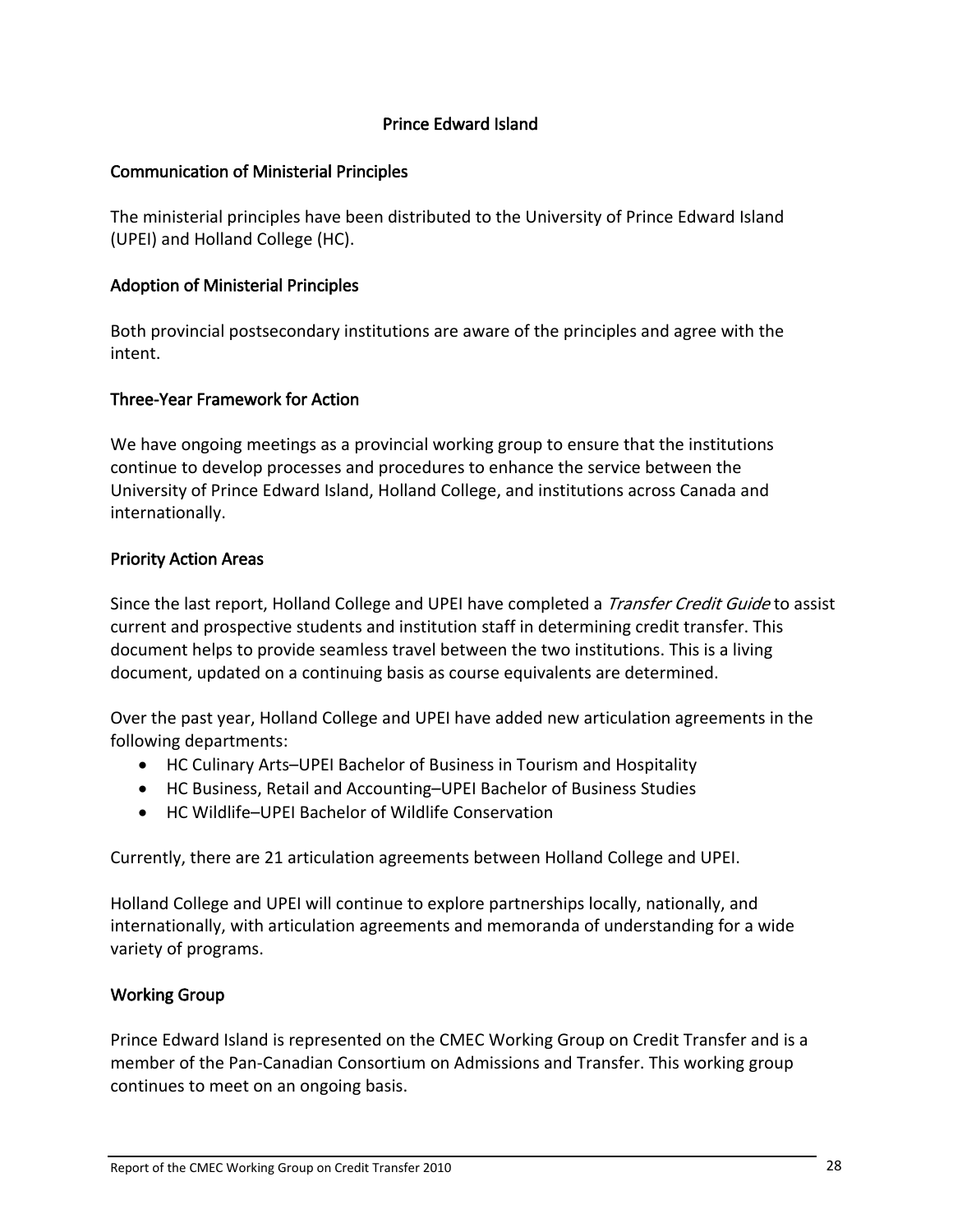#### Quebec

#### <span id="page-32-0"></span>Communication of Ministerial Principles

Universities in Quebec have full jurisdiction over prior‐learning assessment. This issue is also dealt with by the *Comité de liaison de l'enseignement supérieur* [postsecondary-education liaison committee], which brings together representatives from *cégeps*, universities, and the Ministry of Education, Recreation and Sports. The ministry has communicated the ministerial principles to the members of this committee.

#### Adoption of Ministerial Principles

Section 22 of the *College Education Regulations (General and Vocational Colleges Act)* governs prior-learning assessment by *cégeps*. The *Commission d'évaluation de* l'enseignement collégial [college-education evaluation committee] ensures that cégeps have and apply a prior-learning-assessment policy. Universities follow the Pan-Canadian Protocol on the Transferability of University Credits and enjoy full autonomy with respect to prior‐learning assessment.

#### Three‐Year Framework for Action

In May 2002, the Ministry of Education, Recreation and Sports released its Government Policy on Adult Education and Continuing Education and Training, which contains many measures to develop a culture of prior‐learning assessment for all levels of education. The accompanying action plan encourages universities to establish policies for prior‐learning assessment. The Association canadienne d'éducation des adultes des universités de langue française [Canadian association for adult education in French-language universities] has been given a mandate to report on practices in Quebec universities.

On April 6 and 7, 2005, the ministry organized a *Colloque national sur la reconnaissance des* acquis et des compétences [national symposium on prior-learning assessment] to facilitate and promote prior-learning assessment. The purpose of the symposium was to mobilize key stakeholders to further develop prior‐learning assessment, to increase awareness of the efforts that are under way, and to give this large‐scale endeavour a boost.

#### Priority Action Areas

Increasingly, cégeps and universities are developing bridges between technical programs and university undergraduate programs. While some universities recognize only three credits from a technical program, others recognize up to 36 credits for bachelor's‐degree programs, through the Diploma of Collegial Studies–Bachelor's Degree Program (DEC‐BAC) agreements. In 2007, 14 universities each had agreements with between 1 and 42 colleges for the transfer of between 3 and 36 credits. Since then, the number of agreements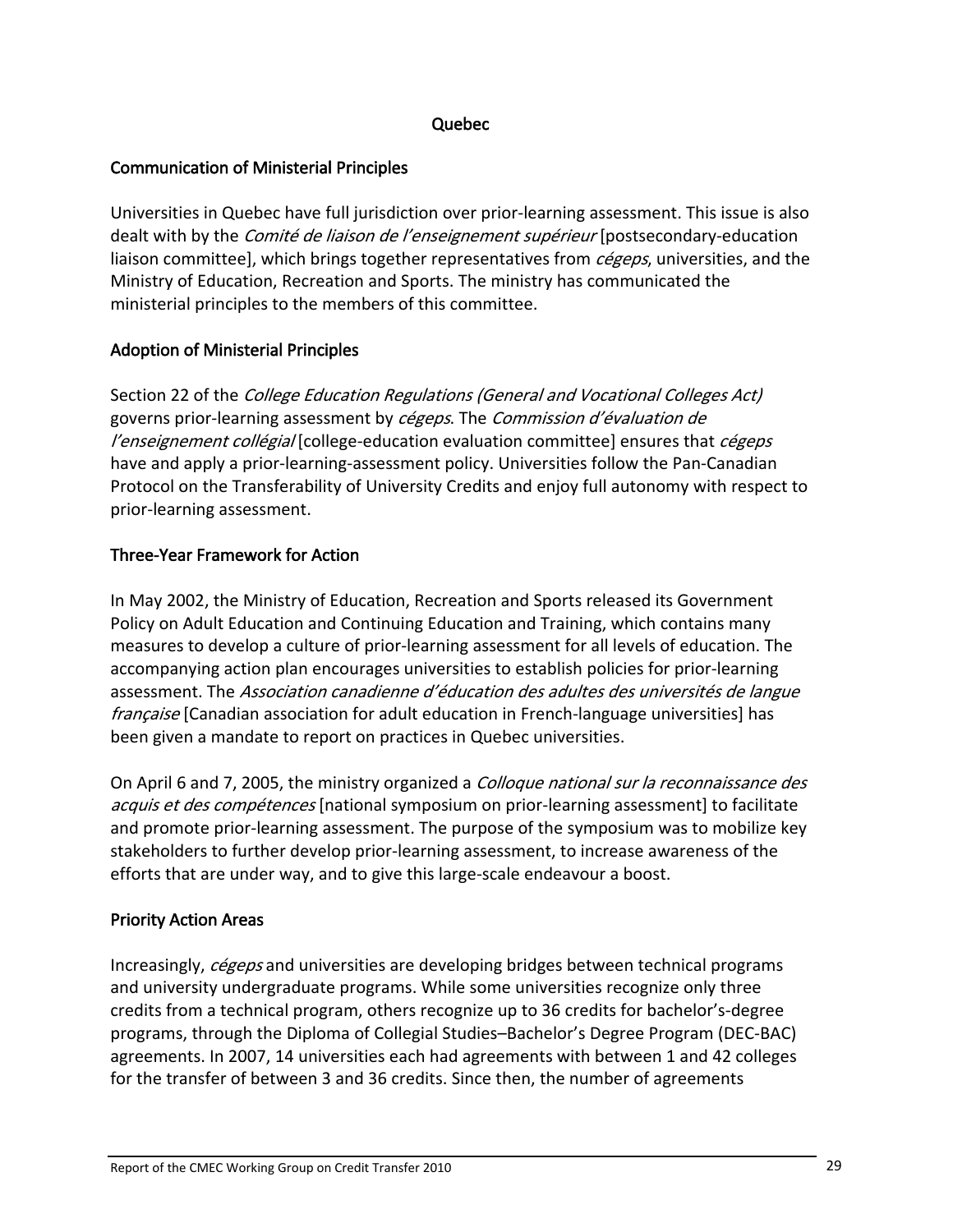<span id="page-33-0"></span>between universities and colleges has continued to grow. For example, one university now has approximately 100 DEC–BAC agreements.

The ministry's strategy to internationalize higher learning has also given a boost to prior‐ learning assessment. For example, the joint doctoral program created in 1996 by France and Quebec enables doctoral students to study for three terms at a foreign university and earn a joint Ph.D. Thus, universities recognize doctoral training received at a foreign institution. This type of agreement is being expanded to include universities in other countries, such as Germany, Belgium, and Switzerland.

The ministry's short-stay grant program (\$10 million) enables students to pursue accredited training in their program of study at foreign universities or at universities elsewhere in Canada. In either case, students actively participate in choosing the institution. This requires Quebec universities to recognize credits issued by other institutions. The practice is based on each university's degree‐granting rights and powers.

Quebec has also facilitated professional‐mobility agreements with France and with other Canadian provinces. These agreements do not cover credit transfer between institutions per se, but rather, standard‐setting for granting equivalencies for credentials or training. If required, individuals seeking mobility can undertake additional training to acquire the full range of competencies required to practice a profession. Professional governing bodies are therefore involved in adopting and implementing these types of recognition standards.

Lastly, the summary of the Action Plan for Prior Learning Assessment and Recognition in Canada, released by the Halifax-based Prior Learning Assessment Centre, $2$  mentions three issues within the broad area of prior‐learning recognition:

- credit transfer
- assessment of academic and professional credentials
- assessment and recognition of non-formal, informal, or experience-based learning (which can include university credits or credentials)

Quebec believes that the third issue is quite separate from the first two. It should be noted that the Centre interdisciplinaire de recherche/développement sur l'éducation permanente [interdisciplinary centre for research/development on lifelong education] of the *Université* du Québec à Montréal participated in drafting the summary.

## Working Group

-

The Ministry of Education, Recreation and Sports considers (1) that the Working Group on Credit Transfer has performed substantial work on the six principles of the Ministerial Statement on Credit Transfer in Canada; (2) that credit transfer between institutions is

<span id="page-33-1"></span><sup>&</sup>lt;sup>2</sup> [http://www.placentre.ns.ca/PDFS/CCL/2008](http://www.placentre.ns.ca/PDFS/CCL/2008-10-PLAR-Report-ExecSumEN.pdf)-10-PLAR-Report-ExecSumEN.pdf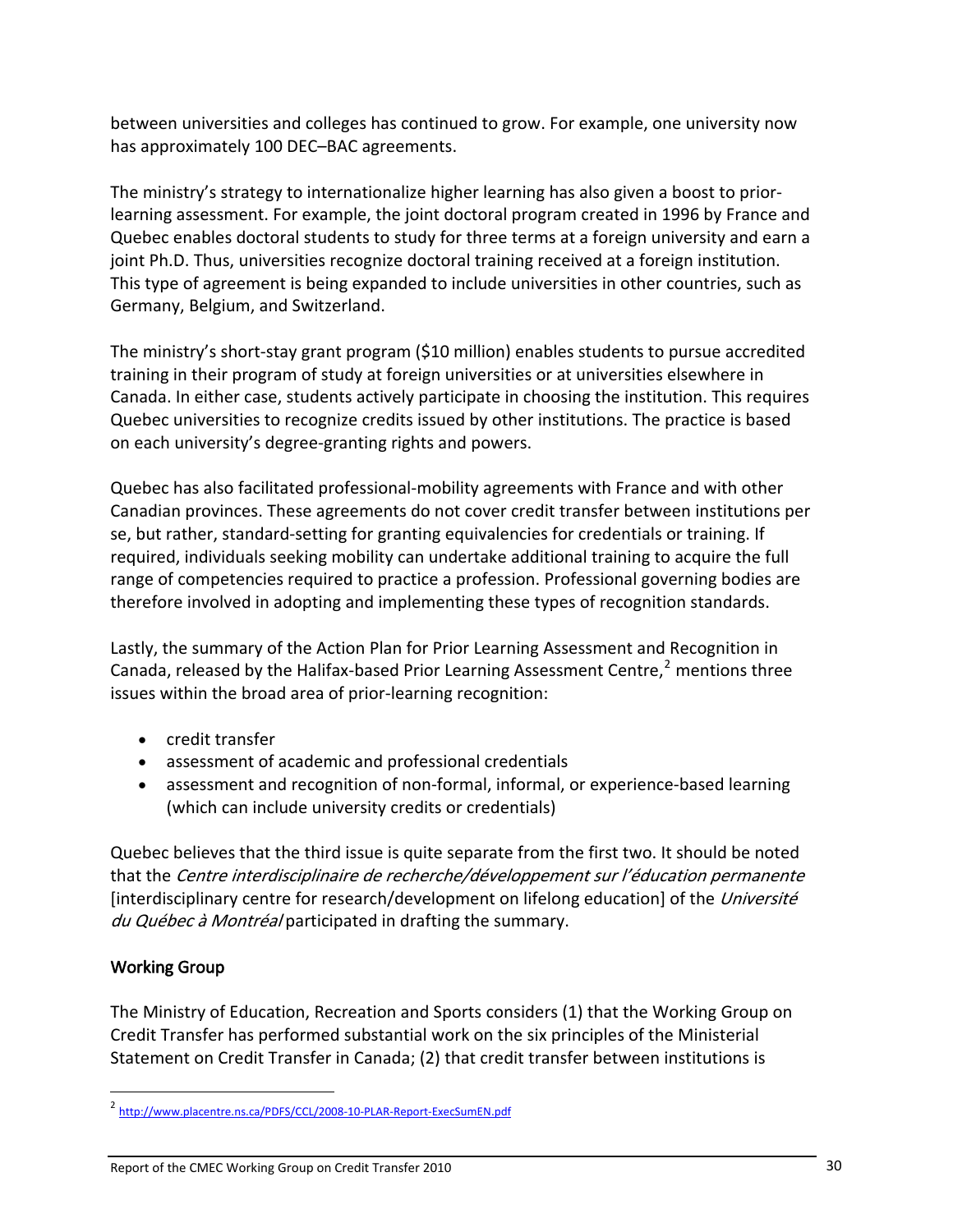primarily under the jurisdiction of postsecondary educational institutions; and (3) that the CMEC ministerial statement continues to provide effective guidance to stakeholders in the field.

Issues related to the assessment and recognition of experience‐based learning are quite different from those related to credit transfer. If necessary, and if it is deemed that expanding the assessment of experience‐based learning were a priority, it might be useful to undertake this work according to activities carried out in the college sector, which often touch on experience‐based learning. Strategically, it might be advantageous to set out principles governing the recognition of experience‐based learning in a ministerial statement separate from the one governing credit transfer.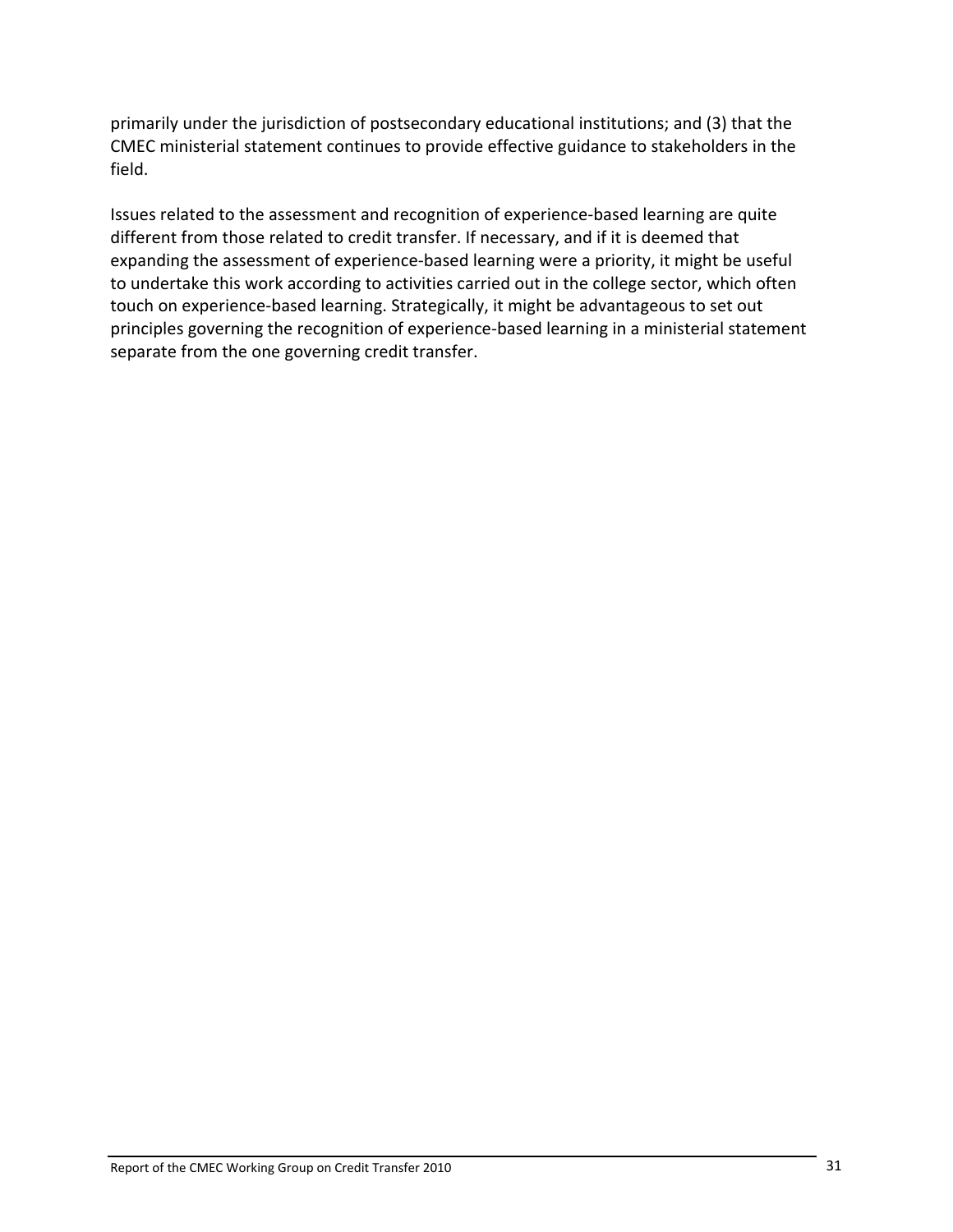#### Saskatchewan

#### <span id="page-35-0"></span>Communication of Ministerial Principles

The Saskatchewan Council for Admissions and Transfer (SaskCAT) was created in fall 2004. The council's mission, guiding principles, and goals were established and approved by the Campus Saskatchewan Management Board, a partnership of the province's postsecondary education institutions, in May 2005. The council's initial focus was to complete the SaskCAT Web site (www.saskcat.ca) and the on-line *Transfer Credit Guide* in January 2006. Materials promoting the guide and the work of SaskCAT have been developed and distributed to institutions and the public. SaskCAT, which consists of institution officials responsible for credit transfer, meets regularly to further the work of the council. Recent efforts have focused on building a "culture of transfer" in the province through the establishment of articulation committees and the development of new articulation agreements. To date, seven articulation committees have been established.

#### Adoption of Ministerial Principles

The guiding principles governing SaskCAT's work have been consistent with CMEC principles:

- SaskCAT has worked to build a culture of transfer in which the practice would be to find reasons to grant rather than to deny transfer of credit, and to provide access to institutions and programs.
- Saskatchewan institutions recognize that while learning experiences are diverse, learning outcomes may be equivalent in terms of content and standards. Therefore, students should not be required to repeat previous learning.
- SaskCAT has provided easy access to accurate, clear, and timely information on credit transfer and processes, and this information continues to be available through a Web site and an on‐line credit‐transfer guide.
- Individual institutions retain the right to determine program and admission requirements.
- Articulation committees have continued their efforts, and several new agreements are in place or in development.
- SaskCAT hosted a meeting of WestCAT (British Columbia Council on Admissions and Transfer [BCCAT], Alberta Council on Admissions and Transfer [ACAT], and SaskCAT) in September of 2009, which provided a forum to discuss a number of interprovincial credit‐transfer and student‐mobility issues and potential initiatives.
- Saskatchewan's Minister of Advanced Education, Employment and Labour signed a letter of understanding with the Minister of Alberta Advanced Education and Technology for the purpose of establishing a cooperative relationship to facilitate initiatives on quality assurance, credit transfer, and research and innovation. Priority initiatives under the credit‐transfer umbrella include sharing best practices in implementing a credit‐transfer system and a prior‐learning assessment and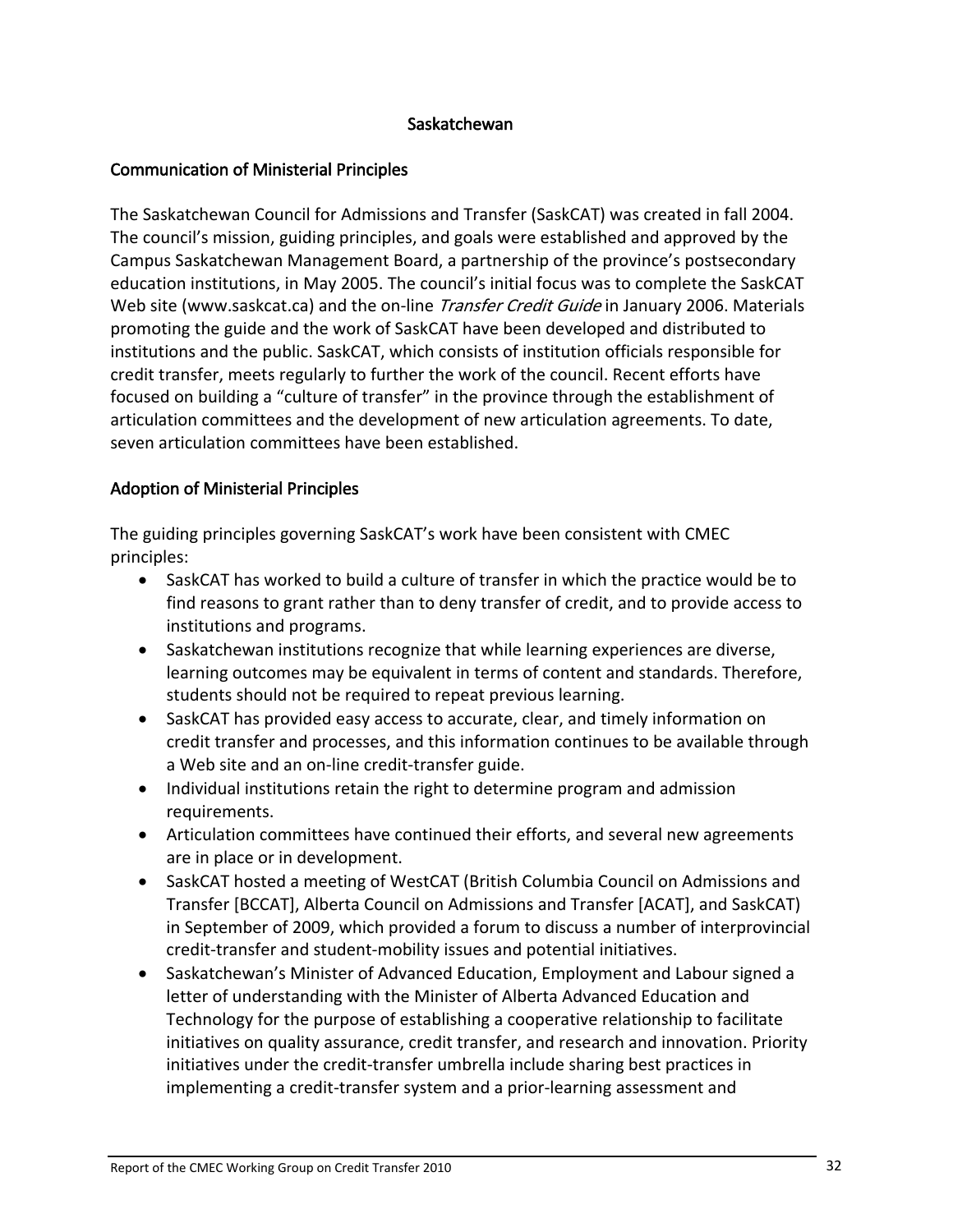<span id="page-36-0"></span>recognition framework, as well as collaborating on research into interprovincial learner mobility.

### Three‐Year Framework for Action

In December 2009, the Campus Saskatchewan board of directors agreed that the partnership had fulfilled its mandate and decided to dissolve the partnership as of March 31, 2010. As a subcommittee of Campus Saskatchewan, SaskCAT will cease operations as of March 31, 2010. The board made recommendations to the Ministry of Advanced Education, Employment and Labour regarding ways to continue the development of Saskatchewan's credit‐transfer system. The ministry is currently considering these recommendations along with other potential approaches.

#### Priority Action Areas

Along with ongoing articulation of courses and programs among institutions, Saskatchewan expects to continue to participate in interprovincial initiatives, including the Pan‐Canadian Consortium on Admissions and Transfer (PCCAT) and a new tri‐council with BCCAT and ACAT.

#### Research

Through PCCAT, and with financial support from SaskCAT, the University of Saskatchewan is participating in an interprovincial research project on interprovincial student flow.

## Working Group

Saskatchewan supports the continuation of the CMEC Working Group on Credit Transfer. Representatives are participating on the working group's subcommittee to look at possible updates to ministerial statements and strategies to reinforce the provinces' commitments.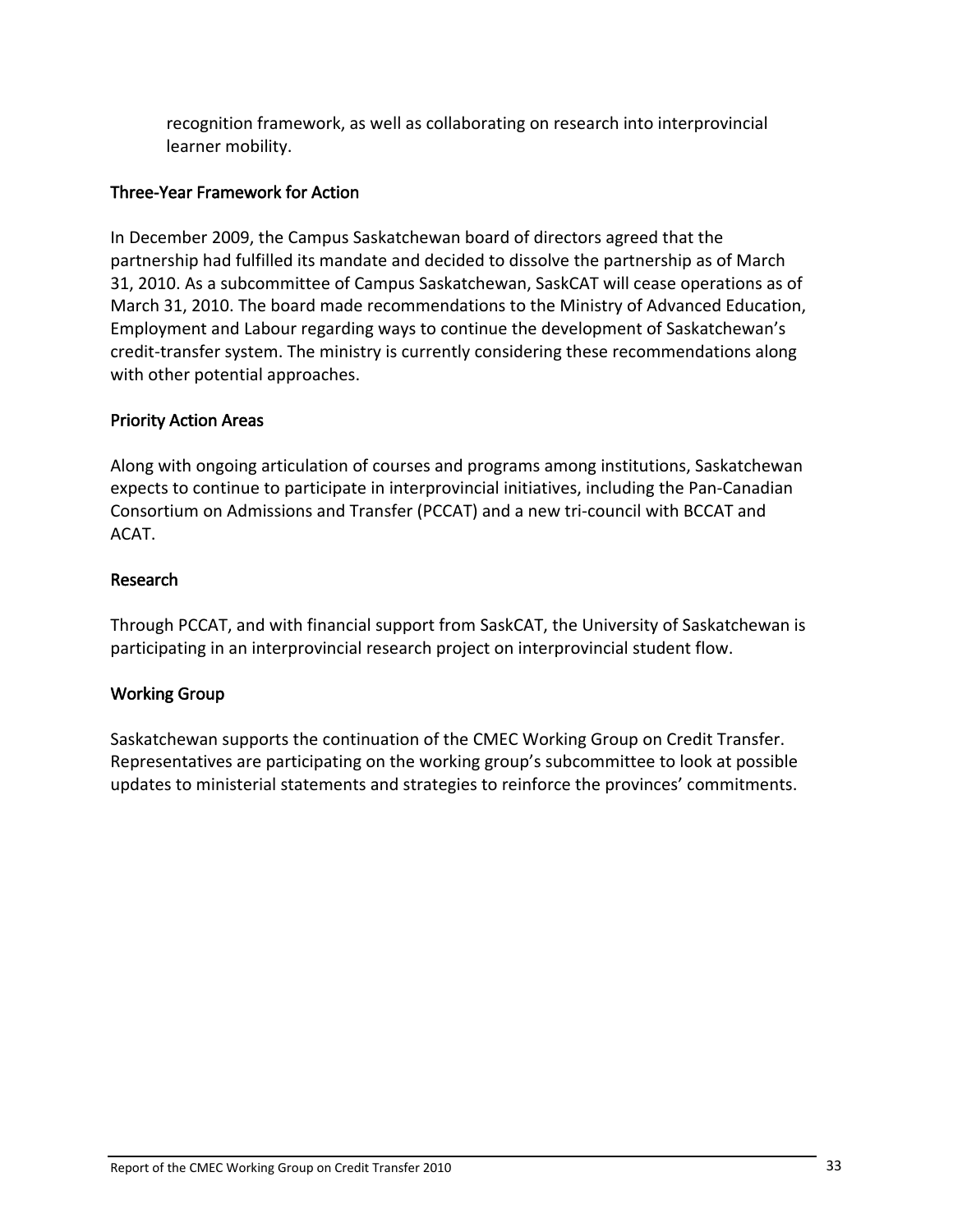#### Yukon

#### <span id="page-37-0"></span>Communication of Ministerial Principles

The ministerial principles were communicated to the postsecondary institution.

#### Adoption of Ministerial Principles

The ministerial principles were adopted by the postsecondary institution.

#### Three‐Year Framework for Action

Yukon College will continue to articulate its programs as broadly as possible. The college is included in the British Columbia Council on Admissions and Transfer (BCCAT), and college faculty regularly attend British Columbia provincial postsecondary articulation meetings. The college is an active member of the Association of Canadian Community Colleges. Yukon College is currently applying to become a member of the Alberta Council on Admissions and Transfer (ACAT).

#### Priority Action Areas

Yukon has only one postsecondary institution, Yukon College. Its continuing priority is to ensure that its students are able to transfer without difficulty to outside postsecondary institutions. Establishing articulation agreements is an ongoing process for the college.

#### Research

Yukon College participated in a national prior learning assessment and recognition (PLAR) research project funded by Human Resources and Skills Development Canada (HRSDC) and coordinated by Athabasca University. Recommendations from the report have been implemented by the college. PLAR is in place for early-childhood-development programs at the college.

#### Working Group

Yukon supports the continuation of the work being completed by the CMEC Working Group on Credit Transfer.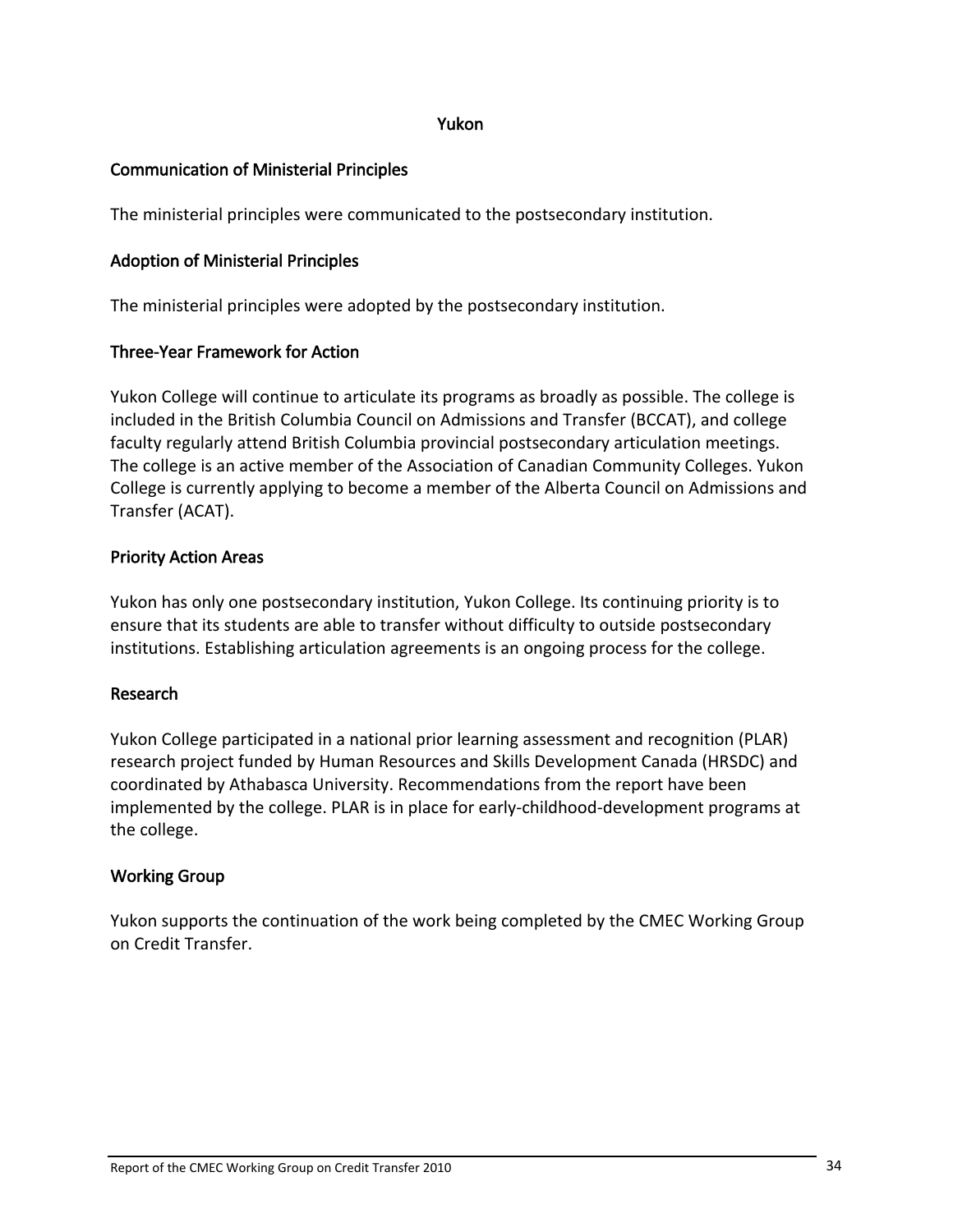#### Appendix

## CMEC Ministerial Statement on Credit Transfer in Canada

#### Preamble

The primary purpose for establishing credit transfer agreements among institutions of higher education is to increase opportunities for students to access postsecondary education by facilitating student mobility between institutions and sectors.

Students need reasonable assurance that they will be able to continue their studies at other postsecondary institutions to complete their educational plans and be able to obtain appropriate credit transfer for work previously completed.

In addition, by ensuring that learners receive appropriate recognition for learning already achieved, efficiencies in both time and money can be gained by students, institutions, and governments. The ability for learners at all stages of their lives and careers to easily move into, between, and out of postsecondary education is a key component in building a postsecondary education system that makes lifelong learning a reality.

Credit transfer agreements will vary between provinces and territories and may include a variety of approaches to recognizing previous academic achievement including, but not limited to, establishing course‐by‐course equivalencies, granting unassigned credit, agreeing to grant specified blocks of credit transfer for completed credentials, or the development of prior learning assessment and recognition processes.

The following statement of principles recognizes that credit transfer can occur between all different types of postsecondary institutions, public and private.

#### Principles

- 1. The effectiveness of transfer agreements in optimizing student mobility requires that students, prior to beginning their studies at another institution, have knowledge of, and current information about, available credit transfer opportunities and limitations. Institutions should be committed to providing current and reliable information about transfer of credit policies and the procedures to be followed to obtain credit transfer in a routine manner.
- 2. Students and institutions should be satisfied that transfer decisions are considered in a consistent manner. Postsecondary institutions should develop and maintain clearly stated policies and procedures for consideration of transfer of credit. Students should be able to obtain an institution's rationale for a refusal, and institutions should have clear procedures for students to appeal such decisions.